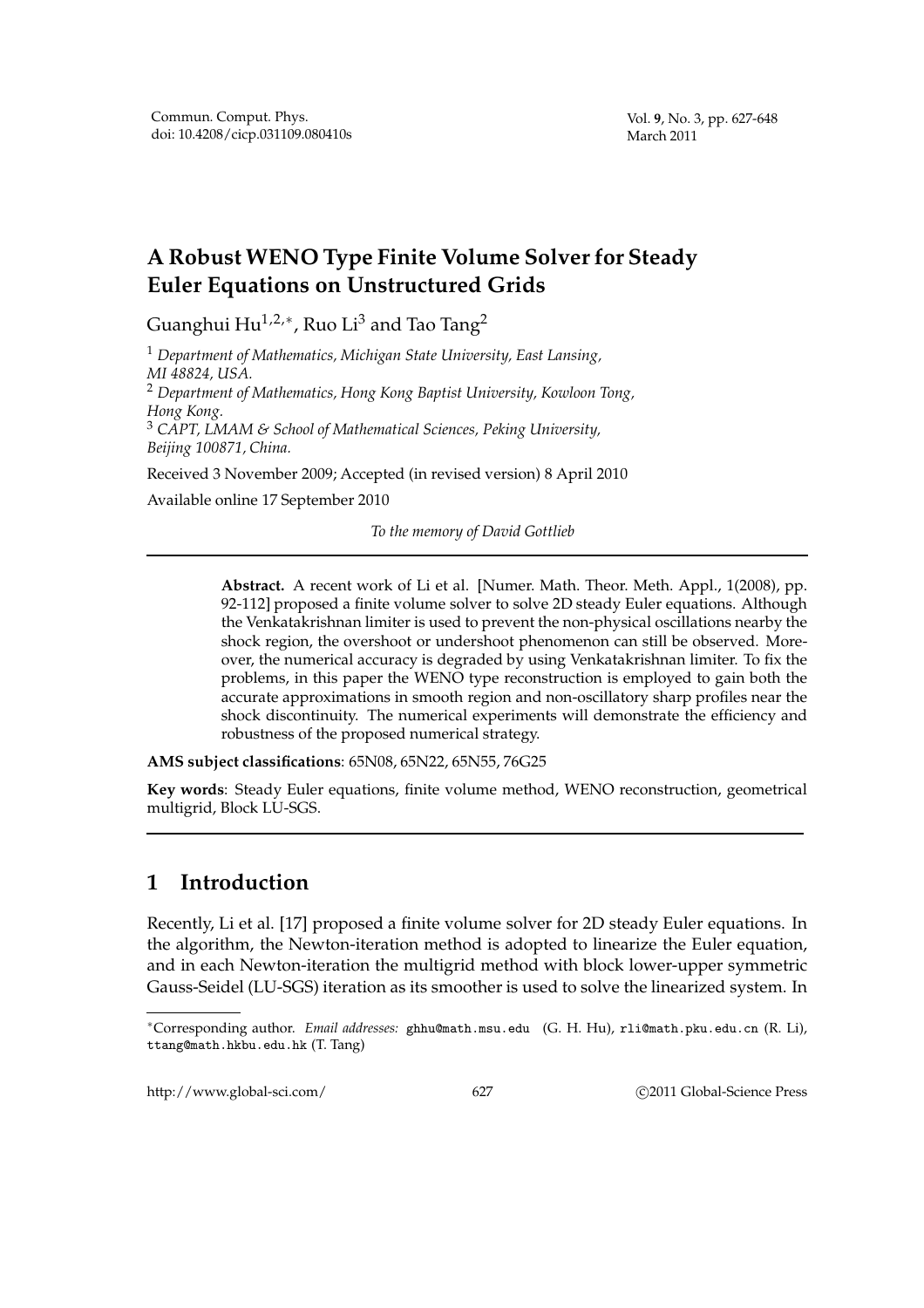the reconstruction step, the linear reconstruction is employed to describe the variation of solutions in each cell. To avoid the non-physical oscillations, the Venkatakrishnan limiter (VL) is adopted to constrain gradients during the reconstruction process.

The limiting strategy is very important for simulations with the finite volume method. A useful limiter function should be able to remove the non-physical oscillations nearby the shock profiles and can also preserve the numerical accuracy in the smooth regions. Moreover, the limiter function should not affect the convergence to the steady state. So far, many useful limiting strategies for the structured mesh have been proposed, including the total variation diminishing (TVD) limiter [8, 9], the slope limiters like minmod limiter, the superbee limiter, the MC limiter and van Leer limiter (all these limiters can be found in [15] and references therein). However, since the fixed stencil is used to approximate the variation of solutions, the numerical accuracy is always degraded when the above limiter functions are used. To preserve the numerical accuracy, the essentially non-oscillatory (ENO) method was introduced [10, 11]. In order to reconstruct the approximate polynomial of solutions on each cell, the ENO methods test different neighboring stencils so that the locally smoothest stencil is selected eventually. By selecting a convex combination of results obtained from all possible stencils, the weighted essentially non-oscillatory (WENO) methods were proposed, see, e.g., [14,18,27]. These limiter functions yield satisfactory numerical results on structured meshes.

On unstructured meshes, one of the classical ways to obtain high resolution results is to use the *k*-*exact* reconstruction [1, 24] together with a slope limiter. For example, for the linear case, it is assumed that the solution is piecewise linearly distributed over the cell. Such linear approximation is determined by solving a least square system based on cell averages of the cell and its neighbours. After that, certain slope limiter is used to guarantee the monotonicity of solutions. On the unstructured meshes, the first implementation of a limiter function was presented by Barth and Jespersen [3]. The Barth and Jespersen limiter is used to enforce a monotone solution. However, their method is rather dissipative which leads to smear discontinuities. Furthermore, the limiter may be active in smooth flow regions due to the numerical noise, which causes difficulties for steady state convergence [6]. To improve the differentiability of the limiter in [3], the VL was proposed in [29] and has been widely used. Similar to the structured mesh case, the theoretically predicted accuracy also can not be guaranteed with the fixed stencil when these limiters are used. Moreover, since the VL does not preserve strict monotonicity, slight oscillations can be observed near shock discontinuities. To further improve the quality of numerical solutions for unstructured meshes, the ENO/WENO type reconstructions may be considered due to their good performance on the structured meshes.

Many works have been done for using WENO methods as the limiting strategy. In [26], a Hermite WENO scheme is proposed for the one-dimensional problems, and it is used as limiters for Runge-Kutta discontinuous Galerkin method. Then Luo et al. [21] give an implementation of Hermite WENO-based limiter on the unstructured grids. In [22, 33], the WENO type methods are also adopted as the limiting strategy to the discontinuous Galerkin method. With the help of the WENO method, all these methods demonstrate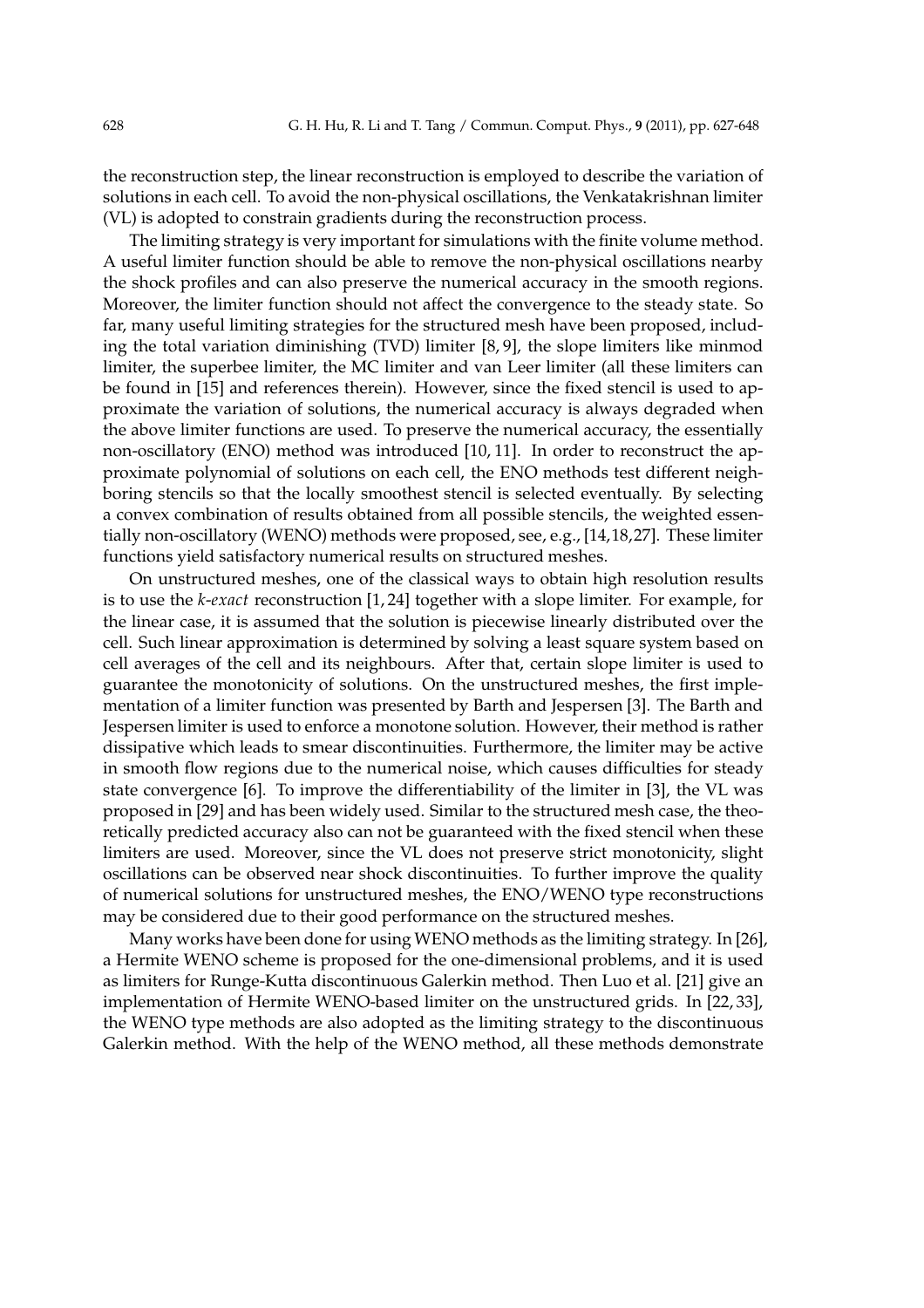not only desired numerical accuracy in the smooth region, but also the non-oscillatory sharp shock profiles nearby the discontinuity. However, it is pointed out in [2] that for the ENO schemes, even small changes of the data will force a switch from one candidate (a stencil) to another. This digital switching prevents convergence of the scheme for steady state flows. Similar conclusion that ENO schemes are not suitable for obtaining the steady state flows can also be found in [23]. Although Weighted ENO schemes can partly resolve this issue, some unsatisfied results also be observed for solving steady state problems. For example, in [33], the residual of the system can not be reduced to the machine accuracy smoothly, and the results obtained with the third-order scheme is worse than that obtained with the second-order scheme. This may be explained as negative effect given by WENO schemes, and compared with the low-order numerical schemes, the high-order schemes are much more sensitive to such digital switching.

Recently, Liu et al. [19, 20] and Xu et al. [30] proposed the hierarchical WENO reconstruction methods, which are adopted by Hu et al. [13] to design high-order residual distribution (RD) schemes for solving the steady Euler equations. It is seen in [13] that with the hierarchical WENO reconstruction, the steady state flows can be achieved successfully with the third-order scheme. The residual of the system is reduced to the machine accuracy smoothly within a few iterations. However, the hierarchical WENO reconstruction can not strictly guarantee the monotonicity of numerical solutions. Consequently, slight oscillations were observed nearby the shock discontinuities.

In this paper, we will present a robust and effective finite volume solver based on the WENO reconstruction to solve the steady Euler equations. The algorithm is based on the solver proposed in [17], where as the VL was used to constrain gradients on each cell. The algorithm in [17] suffers from problems mentioned above. To obtain the high quality of numerical solutions, the WENO type reconstruction will be used in this paper. In [17], a very large reconstruction patch for linear case is adopted to ensure stability. The principle for choosing patch  $\mathcal{P}(\mathcal{K})$  is as the following. For a cell  $\mathcal{K}$ , the cell has one common vertex with  $K$  is chosen to be one component of the reconstruction patch of  $K$ . In this paper, based on the consideration of the algorithm efficiency, a much smaller patch is used. More precisely, for the cell  $K$ , the cell has one common edge with  $K$  is chosen to be one component of the reconstruction patch of  $K$ . Then with cell averages of those cells in the patch, the linear reconstruction is implemented for each cell  $\mathcal{K} \in \mathcal{P}(\mathcal{K})$ . After looping all reconstruction patches in the meshes, each cell has 3 or 4 approximate polynomials. The final approximate polynomial in each cell is given by the convex combination of these candidates according to certain smoothness indicator. It is observed from the numerical experiments that the proposed linear finite volume solver is not sensitive to the influence on the differentiability of numerical scheme which is introduced by the WENO method. The system residuals of all numerical experiments can achieve machine accuracy in a few Newton-iterations. Besides the steady state convergence, the proposed solver can keep desired convergence order in the smooth region, and at the same time remove spurious oscillations nearby the shock and/or discontinuity region. It is shown in the final section that the quality of numerical results of the linear case is improved significantly in com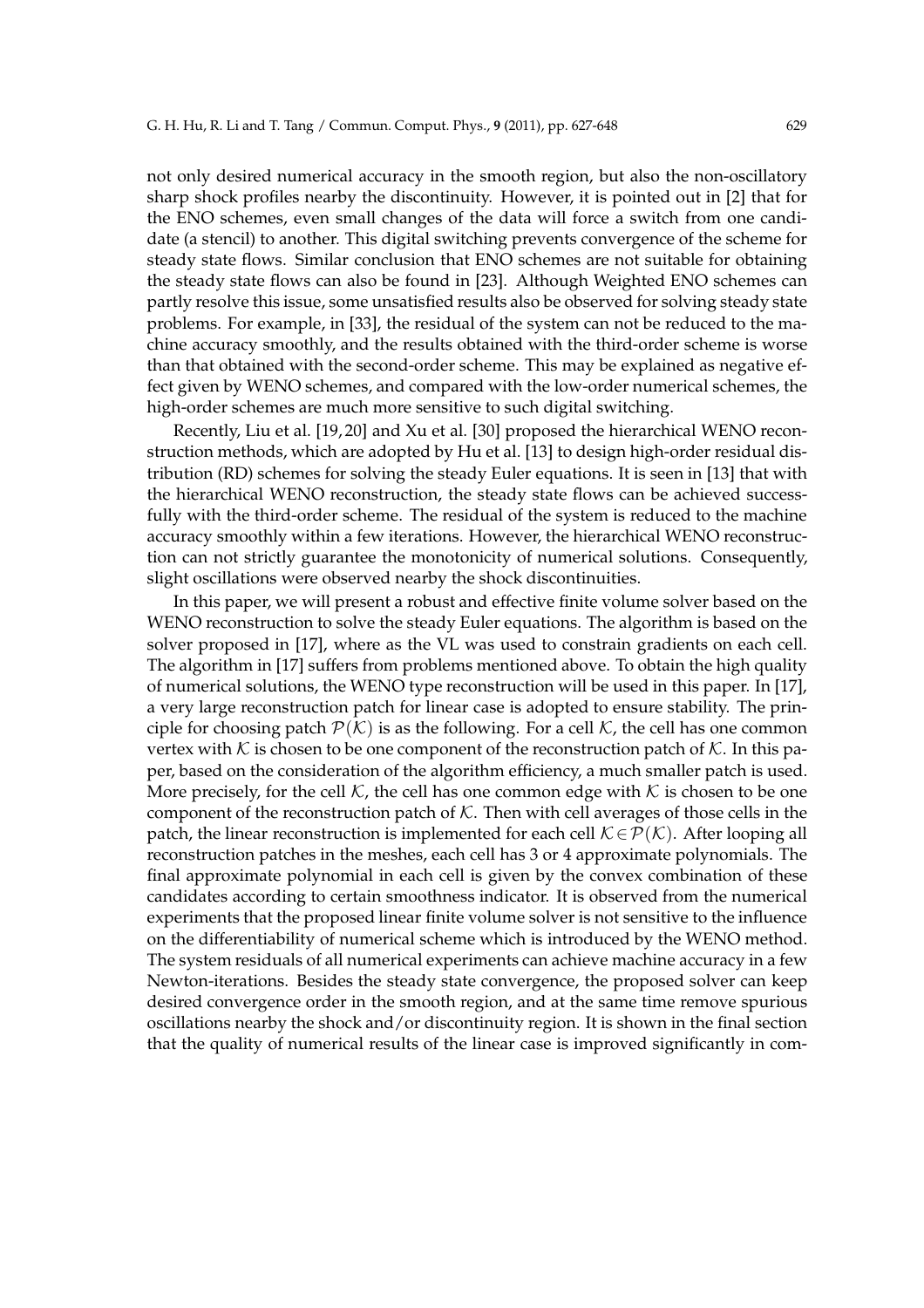parison with that in [17]. Since the smaller patch is used and the behavior of Newton iteration is improved, the increment of CPU time is not significant compared with the algorithm with the VL.

In the rest of this paper, the numerical discretization for the Euler equations will be described in the next section. In Section 3, the linear reconstruction and the WENO limiting strategy will be introduced. Then the Newton-iteration and the multigrid method for solving the resulting nonlinear system will be discussed in Sections 4. Numerical experiments will be carried out in Section 5.

### **2 The finite volume discretization for Euler equations**

The compressible inviscid steady Euler equations can be written as

$$
\nabla \cdot F(U) = 0,\tag{2.1}
$$

where *U* is the vectors of the conservative variables and *F* is the inviscid flux. We consider the ideal flows with *U* and *F* defined as

$$
U = \begin{bmatrix} \rho \\ \rho u \\ \rho v \\ E \end{bmatrix}, \qquad F(U) = \begin{bmatrix} \rho u & \rho v \\ \rho u^2 + p & \rho u v \\ \rho u v & \rho v^2 + p \\ u(E + p) & v(E + p) \end{bmatrix}, \tag{2.2}
$$

where  $\rho$  is the density,  $\mathbf{u} = (u,v)$  is the velocity, p is the pressure, and *E* is the total energy. Finally we close the system by using the equation of state

$$
E = \frac{p}{\gamma - 1} + \frac{1}{2}\rho(u^2 + v^2),
$$

where  $\gamma$  = 1.4 is the ratio of specific heats for air.

In this paper, we solve Eq. (2.1) in domain  $\Omega := \mathbb{R}^2 - \Omega_c$ , where  $\Omega_c$  denotes the domain occupied by the airfoil, which is the body of the aircraft in the two-dimensional case. Since the problem domain is unbounded, the commonly used strategy is to solve the problem in the domain  $\bar{\Omega} := \Omega \cap \{ |x| < R \}$  and adopt the far field vortex correction technique to remedy the error introduced by the abrupt domain truncation. For the details, we refer to [6, 17] and references therein.

The cell-centered scheme is adopted to discretize the continuous equation. Let  $T$ be a triangular partition of  $\overline{\Omega}$ , and  $\mathcal{K} \in \mathcal{T}$  be one cell in the partition. We assume the intersection of two different cells can only be either an edge or a vertex. Let *nij* denote the outer unit normal on the edge  $e_{ij}$ , pointing from  $\mathcal{K}_i$  to  $\mathcal{K}_j$ . Applying the Gauss formula to  $(2.1)$  gives

$$
\oint_{\partial \mathcal{K}_i} F(U) \cdot n ds = 0,\tag{2.3}
$$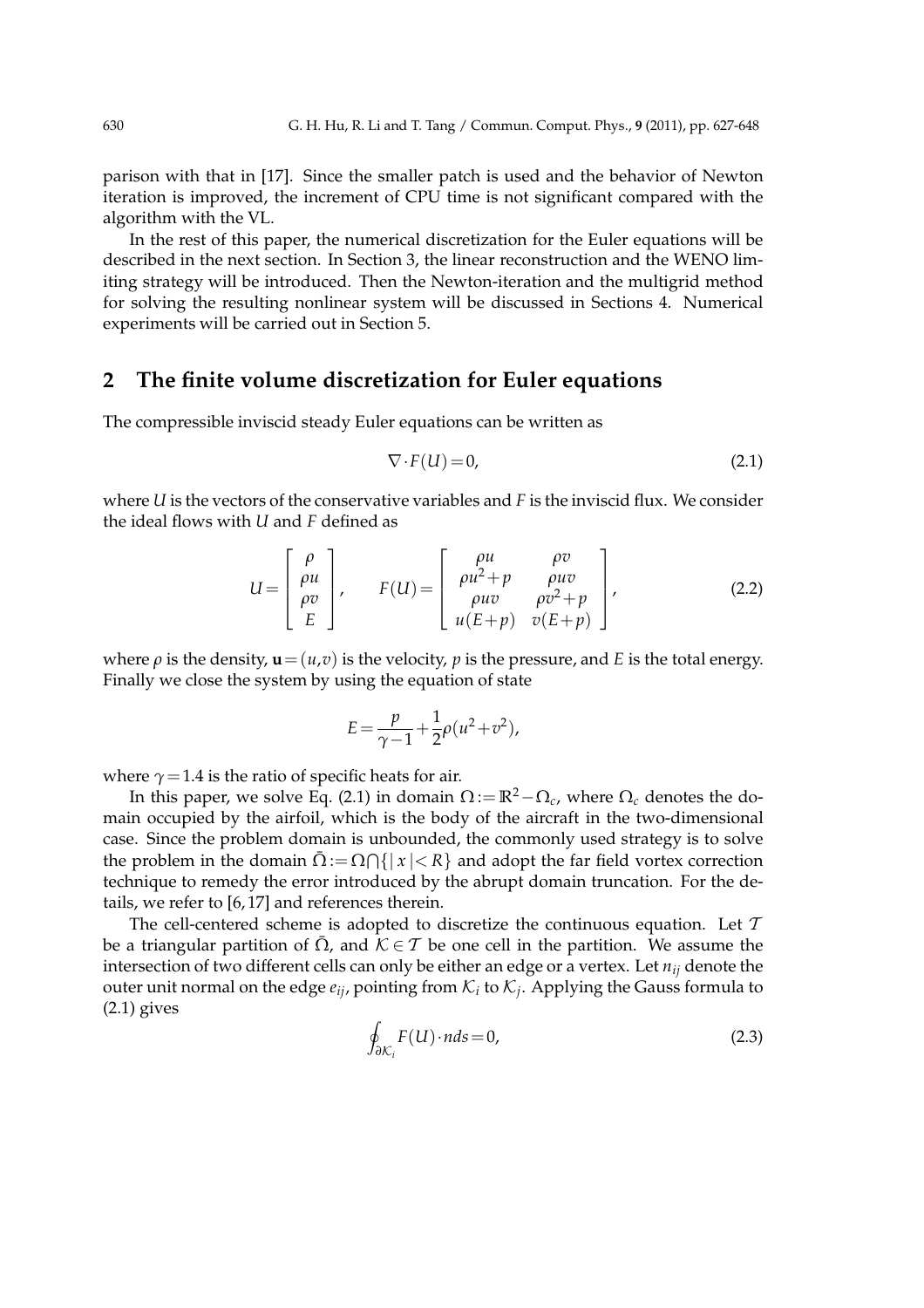where *n* is the unit out normal of *∂*K*<sup>i</sup>* . By introducing the numerical flux, (2.3) can be approximated as

$$
\oint_{\partial \mathcal{K}_i} F(U) \cdot n ds \approx \sum_{e_{ij} \in \partial \mathcal{K}_i} \int_{e_{ij}} \bar{F}(U_i, U_j) \cdot n_{ij} dl = 0,
$$
\n(2.4)

where  $\bar{F}(U_i, U_j)$  denotes the numerical flux. In this paper, HLLC flux [5] is used.

To get the second-order accuracy, the linear distribution of solutions on each cell should be determined. In the next section, the linear reconstruction used in [17] will be summarized first, and then the WENO type limiting strategy will be introduced.

### **3 The solution reconstruction**

#### **3.1 The linear reconstruction**

In fact, the linear reconstruction used in this subsection belongs to category of the *k*-*exact* reconstruction. For the detailed description of *k*-*exact* reconstruction, we refer to [1] and references therein. In this section, we just give the implementation of *k*-*exact* reconstruction for the linear case.



Figure 1: (a): the reconstruction patch  $\mathcal{P}(\mathcal{K}) = \{\mathcal{K}, \mathcal{K}_1, \mathcal{K}_2, \mathcal{K}_3\}$  used for the least square reconstruction. (b): four patches,  $\{K$ , $K_0$ , $K_1$ , $K_2\}$ ,  $\{K$ , $K_0$ , $K_{0,0}$ , $K_{0,1}\}$ ,  $\{K$ , $K_1$ , $K_{1,0}$ , $K_{1,1}\}$ , and  $\{K$ , $K_2$ , $K_{2,0}$ , $K_{2,1}\}$ , which are used for the WENO reconstruction in the cell  $\mathcal{K}$ . (c): the reconstruction patch  $\mathcal{P}(\mathcal{K})=$  $\{K, K_1, K_2, K_3, K_4, K_5, K_6, K_7, K_8, K_9, K_{10}, K_{11}\}$  used in [17].

First, the reconstruction patch is given for certain cell  $K$ . The following principle is used: the cell which has one common edge with  $K$  is selected to be one component of  $\mathcal{P}_{\mathcal{K}}$ . The patch  $\mathcal{P}_{\mathcal{K}} = {\mathcal{K}, \mathcal{K}_0, \mathcal{K}_1, \mathcal{K}_2}$  is demonstrated in Fig. 1 (a). Note that in [17], the reconstruction patch in Fig. 1 (c) is used.

Expanding the approximate function  $h(x,y)$  at the centroid  $(x_K, y_K)$  of the cell K by using Taylor expansion, and truncating after the linear terms, we get the following approximate polynomial:

$$
h(x,y) \approx a_0 + a_1(x - x_{\mathcal{K}}) + a_2(y - y_{\mathcal{K}}). \tag{3.1}
$$

The classical *k*-*exact* reconstruction actually minimize the difference of cell average of reconstructed function  $h(x,y)$  and original function *U* over each cell in  $P_K$ . However, the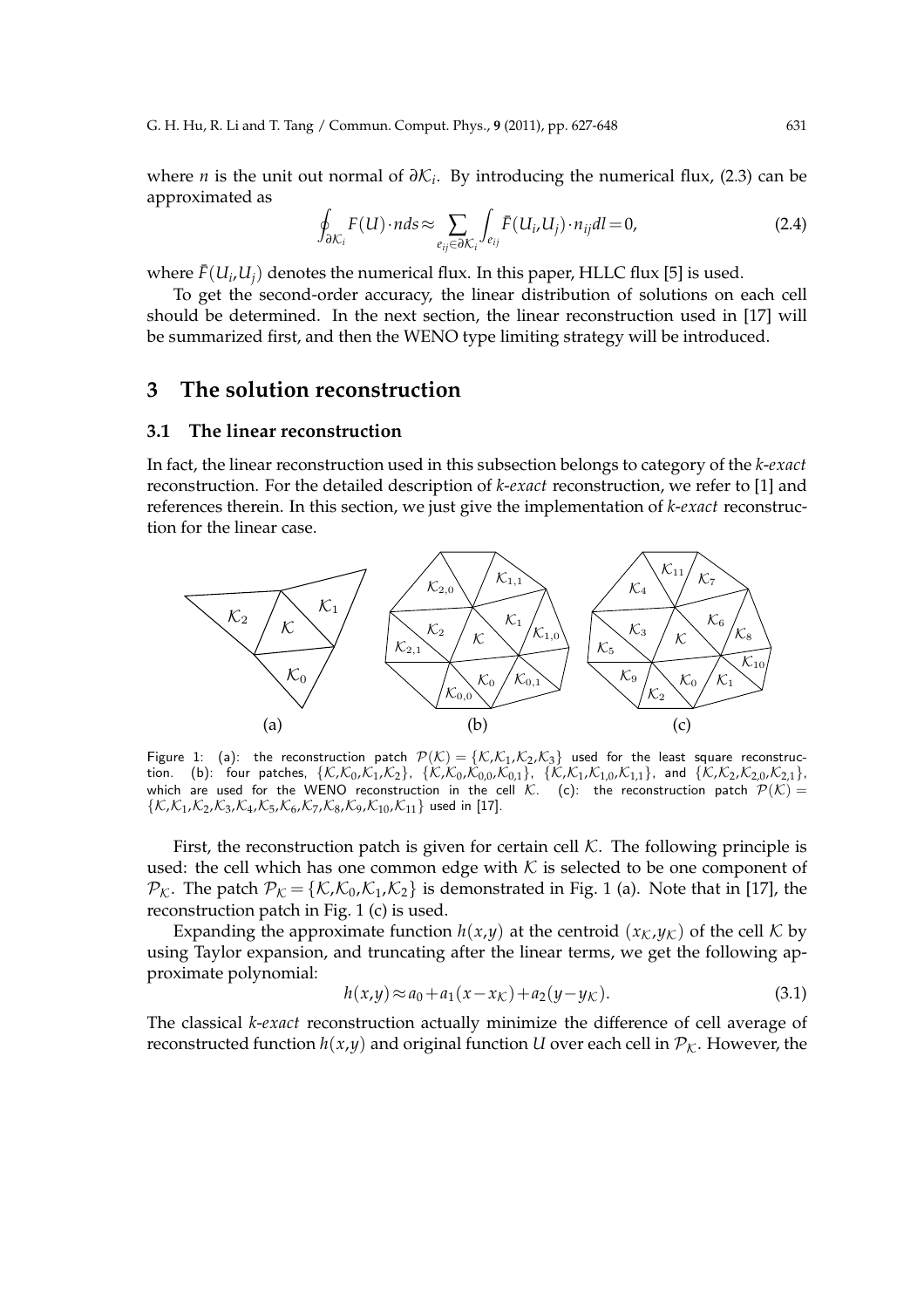following relation exists for the linear function  $h(x,y)$  in the cell K: the cell average of function  $h(x,y)$  is equal to the functional value on the centroid of the cell. That means if the cell average is conserved during the reconstruction,  $a_0$  in (3.1) is known in advance, and equal to the cell average over the cell  $K$ . So the problem becomes the minimization of the difference between the functional values on the centroid of neighbours  $\mathcal{K}_0$ ,  $\mathcal{K}_1$  and  $K_2$  and the values of original function *U* on the centroids of these neighbours, say,

$$
\min_{a_{1},a_{2}} \sum_{\forall K_{l} \in \mathcal{P}(K)} \left\| \frac{a_{0,l} - a_{0} - a_{1}x_{K,l} - a_{2}y_{K,l}}{d_{K,l}} \right\|_{2}^{2},\tag{3.2}
$$

where  $a_{0,l}$  is the cell average over the cell  $\mathcal{K}_l$ ,  $l=0,1,2$ , and  $x_{\mathcal{K},l} = (x_l - x_{\mathcal{K}})$ ,  $y_{\mathcal{K},l} = (y_l - y_{\mathcal{K}})$ and  $d_{KL}$  means the length between the centroids of the cell  $K_l$  and the cell K.

By solving (3.2), we can get the linear distribution of numerical solutions in the cell  $K$ . In the next subsection, the WENO limiting strategy is introduced to generate the final distribution in the cell  $K$ .

#### **3.2 The WENO reconstruction**

A good limiting strategy should remove the numerical oscillations effectively, keep the mean value of the variables in each cell, and keep the numerical convergence order around the theoretical one. It will be seen from the numerical simulations that WENO reconstruction which will be described in this subsection satisfies the above three requirements successfully.

To implement the WENO reconstruction for the cell  $K$ , first we need to give different reconstruction patches. In this paper, the patches { $K$ ,  $K_0$ ,  $K_1$ ,  $K_2$ }, { $K$ ,  $K_0$ ,  $K_{0,0}$ ,  $K_{0,1}$ },  $\{K, \mathcal{K}_1, \mathcal{K}_{1,0}, \mathcal{K}_{1,1}\}, \{\mathcal{K}, \mathcal{K}_2, \mathcal{K}_{2,0}, \mathcal{K}_{2,1}\}\$  are selected for the cell  $\mathcal{K}$ , which are shown in Fig. 1 (b).

Then for each patch, the reconstruction procedure described in the last subsection is implemented to generate the approximate linear function  $h(x,y)$  in the cell K. After that, there are four candidates  $h_i(x,y)$ ,  $i=0,1,2,3$  of linear functions for the cell  $K$ .

Different from ENO reconstruction, which choose the smoothest reconstructed polynomial among candidates, WENO reconstruction uses certain convex combination of all candidates as the final approximate function. First we follow [12] to introduce the smoothness indicator for the polynomial  $h(x,y)$  on the cell  $K$ 

$$
S = \sum_{1 \leq |\alpha| \leq k} \int_{\mathcal{K}} |K|^{|a|-1} \left( D^{\alpha} h(x, y) \right)^2 d\Omega, \tag{3.3}
$$

where  $\alpha$  is a multi-index and *D* is the derivative operator. With (3.3), the weight of candidate polynomial  $h_i(x,y)$  can be defined as

$$
\omega_j = \frac{\tilde{\omega}_j}{\sum_{i=0}^3 \tilde{\omega}_i} \quad \text{and} \quad \tilde{\omega}_i = \frac{1}{(\epsilon + S_i)^{\beta}},\tag{3.4}
$$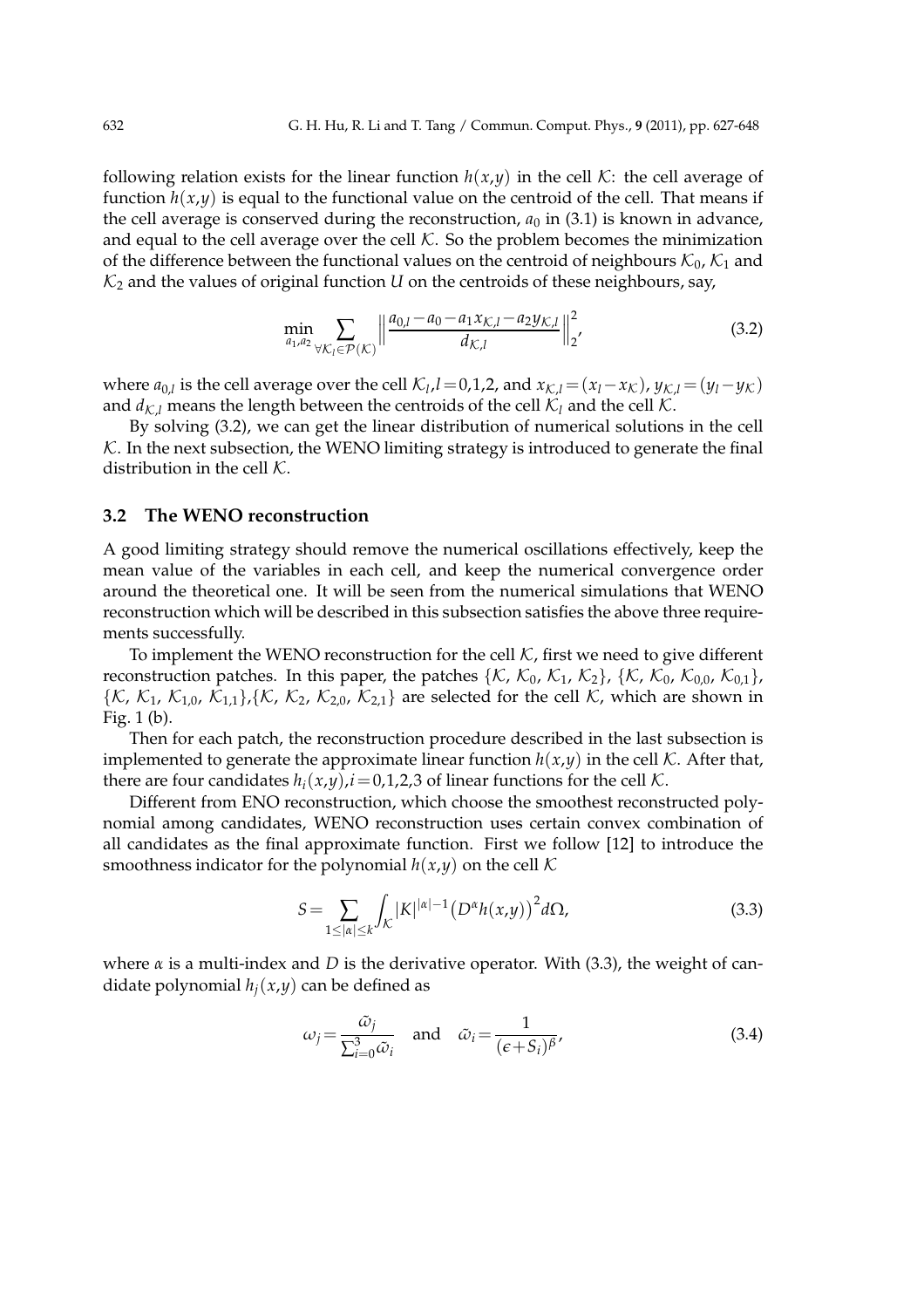where  $\epsilon$  is a positive parameter, and we follow [12] to choose  $\epsilon = 10^{-4}$  and  $\beta = 2$  in the implementation.

The final approximate polynomial for the cell  $K$  is given as

$$
h^*(x,y) = \sum_{i=0}^{3} \omega_i h_i(x,y).
$$
 (3.5)

Since the cell average is conserved by each candidate in the cell  $K$ , and the final approximate polynomial is actually the convex combination of these candidates with the summation of the weights be 1, the polynomial  $h^*(x,y)$  also conserves the cell average in the cell  $K$ .

The convergence of the WENO reconstruction is studied by using the smooth function  $f = \sin(\pi x) \cos(2\pi y)$  on the domain  $[0,1] \times [0,1]$ . The mesh is generated by EasyMesh [25]. The reconstruction is implemented on six successively refined meshes, and numerical convergence is studied with the *L*<sup>2</sup> norm of the error between the analytical value and reconstructed one. From results shown in Table 1, we can see that the linear reconstruction with VL degraded the convergence order, while the WENO reconstruction worked very well: even higher convergence order than that obtained without limiting strategy is obtained. For the method without limiting procedure, that means the linear reconstruction is implemented on the patch (Fig. 1 (a)), and the reconstructed linear polynomial is used directly to calculate the numerical flux without any constraint on the polynomial.

Table 1:  $L_2$  error and convergence order of linear reconstruction with WENO limiting strategy (WENO), without limiting procedure (N-L.), and with VL (VL).

| No. of cells | Err. (WENO) | Order | Err. $(N-L)$ | Order | Err. (VL)  | Order |
|--------------|-------------|-------|--------------|-------|------------|-------|
| 64           | 5.95e-02    |       | 5.07e-02     |       | 5.73e-02   |       |
| 256          | 1.46e-02    | 2.0   | 1.25e-02     | 2.0   | 1.45e-02   | 2.0   |
| 1024         | $3.00e-03$  | 2.3   | 3.10e-03     | 2.0   | $4.21e-03$ | 1.8   |
| 4096         | $6.03e-04$  | 2.3   | 7.70e-04     | 2.0   | 1.31e-03   | 1.7   |
| 16384        | 1.31e-04    | 2.2   | $1.92e-04$   | 2.0   | $4.30e-04$ | 1.6   |
| 65536        | $3.13e-05$  | 2.1   | $4.79e-0.5$  | 2.0   | 1.46e-04   | 1.6   |

Note that the reconstruction patch of the boundary cell is smaller than that of the cell inside the domain. Because one edge of the boundary cell locates on the boundary, there are only two direct neighbours for the boundary cell, while for the cell inside the domain, there are three direct neighbours. As our numerical experience, the small reconstruction patch of the boundary cell will cause the degradation of the numerical accuracy and the instability of the algorithm. To fix this problem, much more neighbours should be added in the reconstruction patch of the boundary cell. In our algorithm, those cells which have at least one common vertex with the boundary cell are added in the patch. So the number of neighbours becomes 6 or 7. From the numerical experiments in Section 5, we can see that such selection works very well.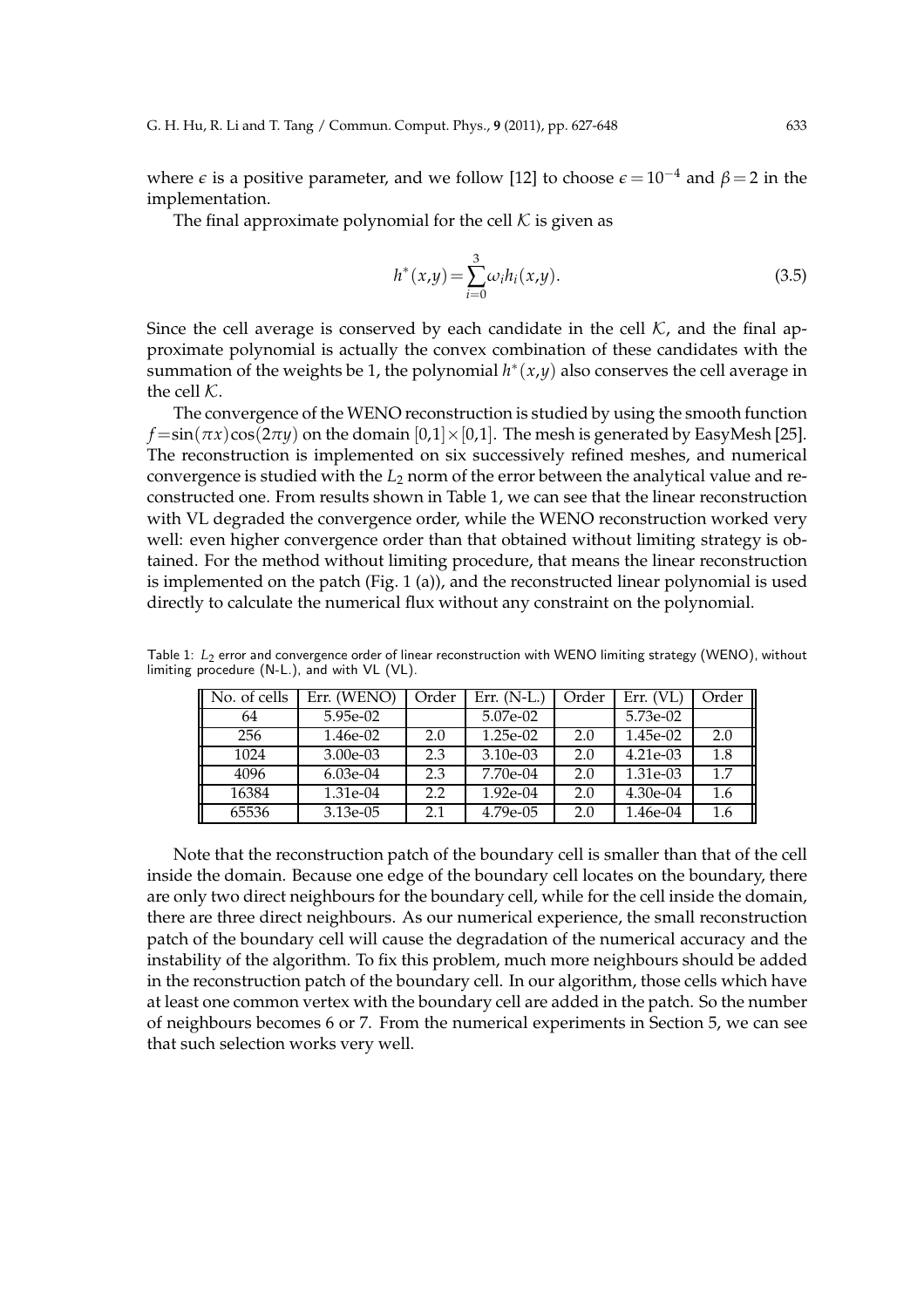## **4 Newton iteration and the multigrid method**

Note that the system (2.4) is nonlinear, we use the Newton-iteration method to linearize it as

$$
\sum_{e_{ij}\in\partial\mathcal{K}_{i}}\int_{e_{ij}}\bar{F}^{(n)}\cdot n_{ij}dl + \sum_{e_{ij}\in\partial\mathcal{K}_{i}}\int_{e_{ij}}\left(\frac{\partial\bar{F}^{(n)}}{\partial U_{i}}\delta U_{i}^{(n)}\right)\cdot n_{ij}dl
$$

$$
+\sum_{e_{ij}\in\partial\mathcal{K}_{i}}\int_{e_{ij}}\left(\frac{\partial\bar{F}^{(n)}}{\partial U_{j}}\delta U_{j}^{(n)}\right)\cdot n_{ij}dl = 0,
$$
(4.1)

where  $\bar{F}^{(n)} = \bar{F}(U_i^{(n)})$  $U_i^{(n)}$ ,  $U_j^{(n)}$  $\binom{n}{i}$ . The  $U_i$  is updated by

$$
U_i^{(n+1)} = U_i^{(n)} + \tau_i \delta U_i(n), \tag{4.2}
$$

where  $\tau_i$  is a relaxation parameter on  $\mathcal{K}_i$ .

The numerical differentiation method is used to calculate the Jacobian of numerical flux *∂F*¯/*∂U<sup>i</sup>* and *∂F*¯/*∂U<sup>j</sup>* , say, the element in the Jacobian matrix is approximated as:

$$
\frac{\partial \bar{F}_{l}}{\partial U_{i,m}} \approx \frac{\bar{F}_{l}\left(U_{i,m}^{(n)} + \varepsilon U_{i,m}^{(n)}, U_{j,m}^{(n)}\right) - \bar{F}_{l}\left(U_{i,m}^{(n)}, U_{j,m}^{(n)}\right)}{\left|\varepsilon U_{i,m}^{(n)}\right|},
$$
\n
$$
\frac{\partial \bar{F}_{l}}{\partial U_{j,m}} \approx \frac{\bar{F}_{l}\left(U_{i,m}^{(n)}, U_{j,m}^{(n)} + \varepsilon U_{j,m}^{(n)}\right) - \bar{F}_{l}\left(U_{i,m}^{(n)}, U_{j,m}^{(n)}\right)}{\left|\varepsilon U_{j,m}^{(n)}\right|},
$$

 $\frac{d}{dt}$  *N*<sup>*D*</sup> *M*<sup>*i*</sup>,*m* means the derivative of the *l*-th element of vector *F* respect to the *m*th element of vector  $U_i$ , and  $\varepsilon$  is chosen as  $10^{-6}$  in our implementation which is about half-word length of the machine epsilon.

In fact, (4.1) is a singular system. We regularize it by using the local residual [17]:

$$
\alpha ||R_i^{(n)}||_l \delta U_i^{(n)} + \sum_{e_{ij} \in \partial \mathcal{K}_i} \int_{e_{ij}} \left( \frac{\partial \bar{F}^{(n)}}{\partial U_i} \delta U_i^{(n)} \right) \cdot n_{ij} dl + \sum_{e_{ij} \in \partial \mathcal{K}_i} \int_{e_{ij}} \left( \frac{\partial \bar{F}^{(n)}}{\partial U_j} \delta U_j^{(n)} \right) \cdot n_{ij} dl = - \sum_{e_{ij} \in \partial \mathcal{K}_i} \int_{e_{ij}} \bar{F}^{(n)} \cdot n_{ij} dl,
$$
(4.3)

where  $\alpha$  is a positive constant and

$$
R_i^{(n)} := \sum_{e_{ij} \in \partial \mathcal{K}_i} \int_{e_{ij}} \bar{F}^{(n)} \cdot n_{ij} dl.
$$
 (4.4)

To solve the final linear system (4.3) efficiently, the geometrical multigrid method is adopted. We follow [6] to choose the coarse element patch. Fig. 2 shows the element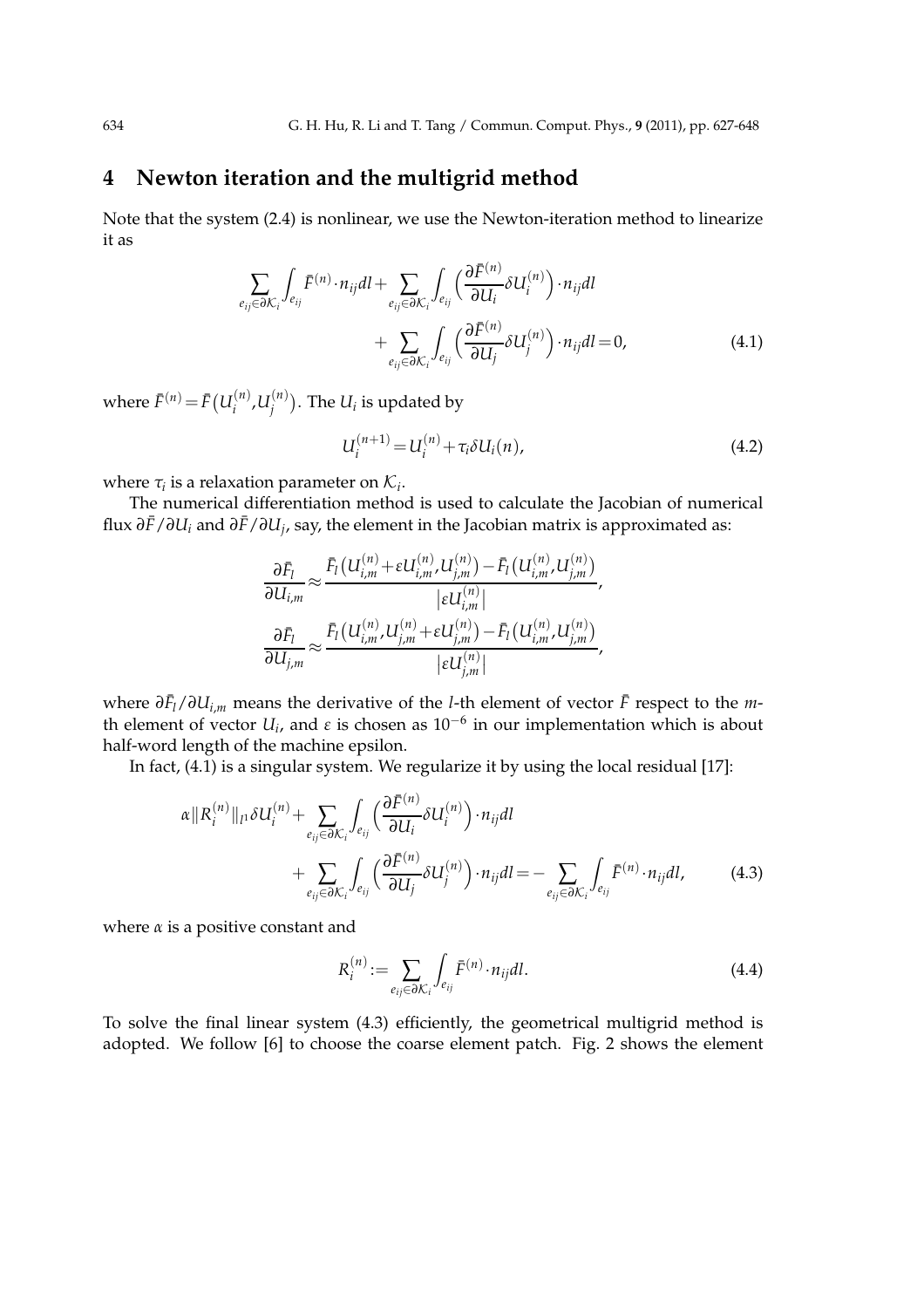

Figure 2: Element patches near the airfoil body of NACA 0012 generated by the aggregation from a quasiuniform mesh. It shows the element patches on four continuous levels.

patches generated on four continuous levels. In each coarse meshes, we choose the block LU-SGS method proposed by Chen and Wang [7] as the smoother to damp out the numerical error. Finally, the *V*-cycle type iteration is adopted in the implementation of multigrid method.

In the implementation, the number of iterations in the multigrid is set to be 2, and we can see that it works very well for all numerical examples reported in next section.

## **5 Numerical results**

In this section, the significant improvement of the quality of numerical results with the WENO reconstruction compared with that in [17] is demonstrated. First, a convergence test of the subsonic flows is implemented to show that the theoretical convergence order could be obtained. Then we take a convergence test of the transonic flows which shows that the non-physical oscillations are removed completely. Results of several testes with different free-stream configurations and different geometrical configurations are demonstrated at the end of this section to show the robustness of our algorithm.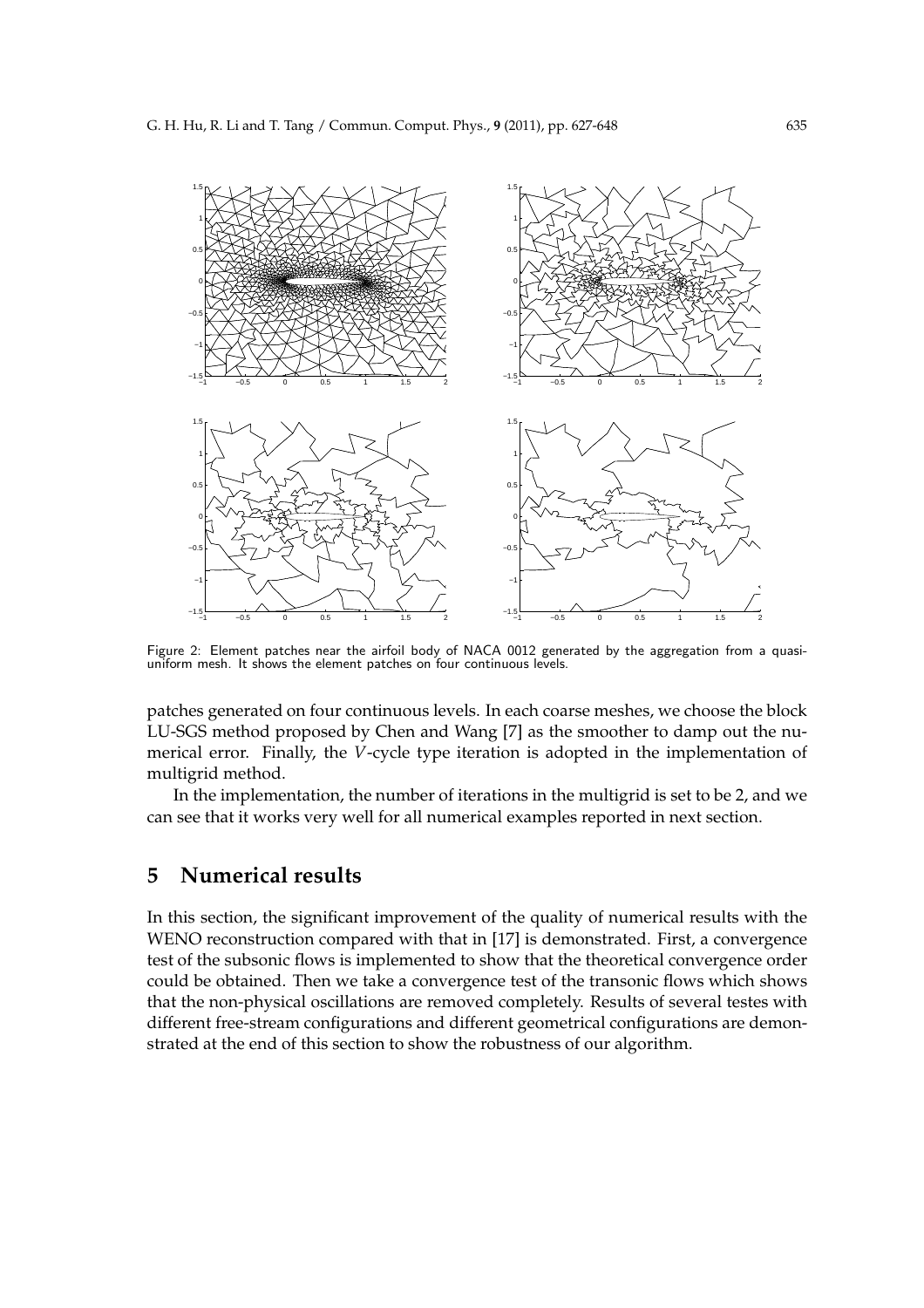In the numerical simulations, we always use  $α=2$  (see (4.3)),  $τ<sub>i</sub>=τ=1$  (see (4.2)),  $β=2$ (see (3.4)), and the smoothing steps in the multigrid solver is 2. It is found that our algorithm is not sensitive to selection of those parameters. If the convergence of the algorithm is not smooth for certain simulation, the suggestion is to increase the value of *α* and to decrease the relaxation parameter *τ*. For *β* in the WENO reconstruction, appropriately large  $\beta$  can enhance the ability of the algorithm to capture the shock profiles. However, too large *β* may affect the steady state convergence of the algorithm. We state again that in our simulations, the parameters  $\alpha = 2$ ,  $\tau = 1$  and  $\beta = 2$  work very well for all cases.

The codes are based on the Adaptive Finite Element Package (AFEPack) developed by Li and Liu [16]. It will be observed that the residual in all experiments are reduced to 10−12. All simulations are implemented on the ThinkPad T60 laptop with CPU core speed 1.83 GHz, and 2.5 Gigabytes memory.

In all numerical experiments in this section, we used following quantities as the initial guess of the Newton iteration: the density  $\rho=1$ , the velocity  $V=(u,v)=(\cos\theta,\sin\theta)$ , where *θ* is the attack angle. The other quantities such as pressure *p* and energy *e* are determined by  $ρ$ , *V* and the Mach number.

#### **5.1 Convergence test**

**Example 5.1.** The problem is the two-dimensional steady-state subsonic flow around a disk at Mach number  $M_{\infty} = 0.38$  [4].

This test is implemented using linear reconstruction, WENO type linear reconstruction and linear reconstruction with VL respectively. The computations are performed on four successively refined grids, i.e.,  $16 \times 12$ ,  $32 \times 24$ ,  $64 \times 48$ ,  $128 \times 96$  points respectively. Fig. 3 shows the initial mesh of the whole domain and the detail around the inner circle. The grids extend about 20 diameters away from the circle.

For the exact solutions of this problem, the mach isolines should be symmetric. As we can see from the results which are shown in Fig. 4, the quality of numerical results becomes better and better with the refinement of the mesh.

Since the inviscid subsonic flow is isentropic, the entropy production in the flow fields can be used to measure the numerical error introduced by the methods. The numerical convergence is also studied for different reconstruction methods. From the results which are shown in Table 2, it can be observed that all three reconstruction methods obtained convergent results; both the numerical accuracy and the convergence order of the algorithm with VL is much lower than that without limiting procedure, while with the refinement of the mesh, the convergence order of algorithm with the WENO reconstruction is higher than that without limiting procedure, which demonstrates the superconvergence. Note that for the results in both Tables 1 and 2, the numerical error of WENO reconstruction method is bigger than other two methods in the coarse mesh, this may be due to the choice of the weights in the WENO schemes. In [12, 14], the optimal weights are used in the WENO schemes, and both the numerical accuracy and the convergence order are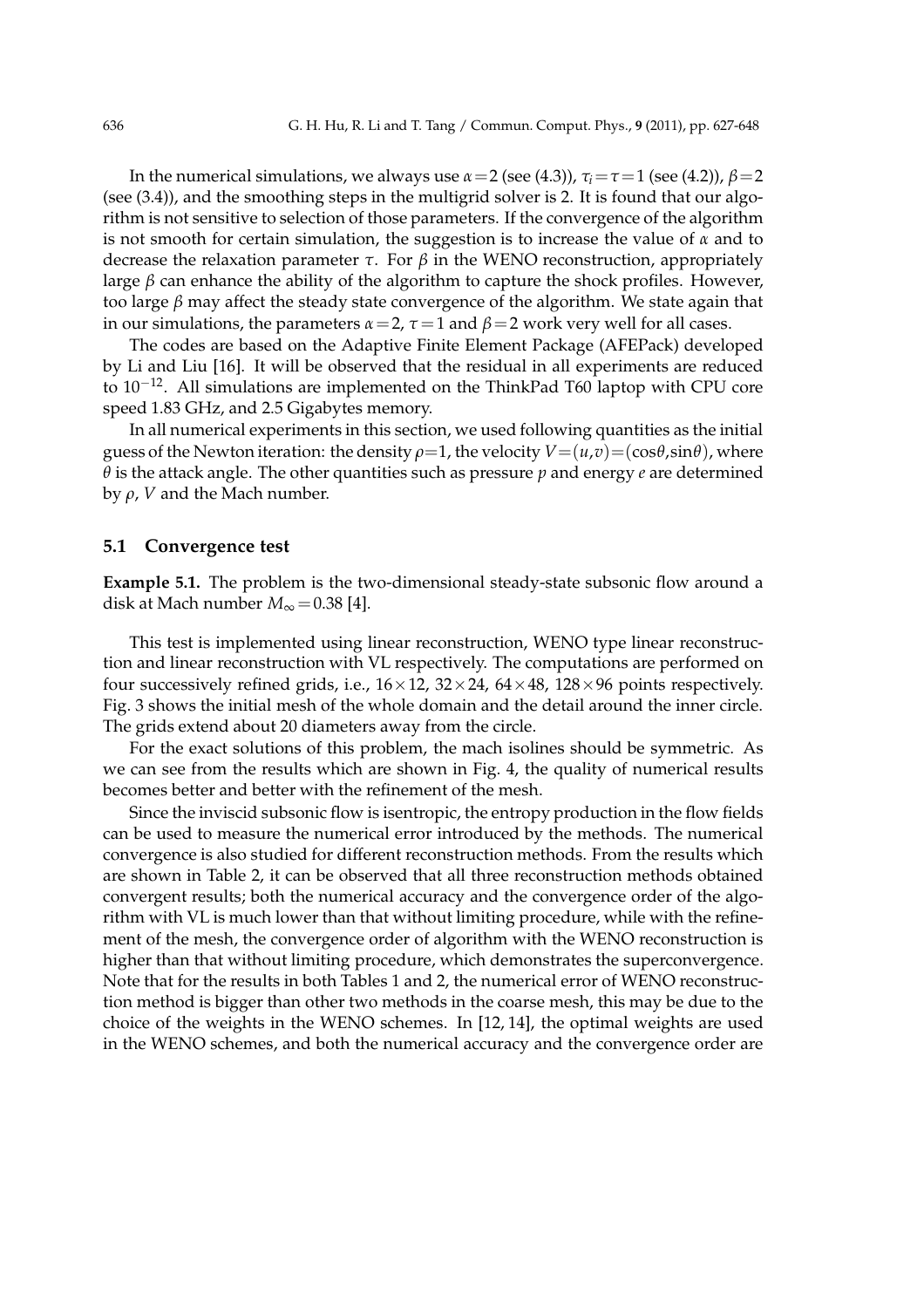

Figure 3: Mesh used in Example 5.1. The left one is entire mesh, the right one is the detail of mesh around the disk.



Figure 4: Example 5.1: The Mach isolines obtained with WENO reconstruction. Results are shown with mesh size  $16\times12$  (top left),  $32\times24$  (top right),  $64\times48$  (bottom left), and  $128\times96$  (bottom right) respectively.

excellent. In our paper, we follow [2] to choose the weights, which may affect the numerical accuracy. However, the superconvergence is demonstrated successfully in both Tables 1 and 2. The high-order WENO reconstruction with optimal weights for steady state problems will be investigated in our future work.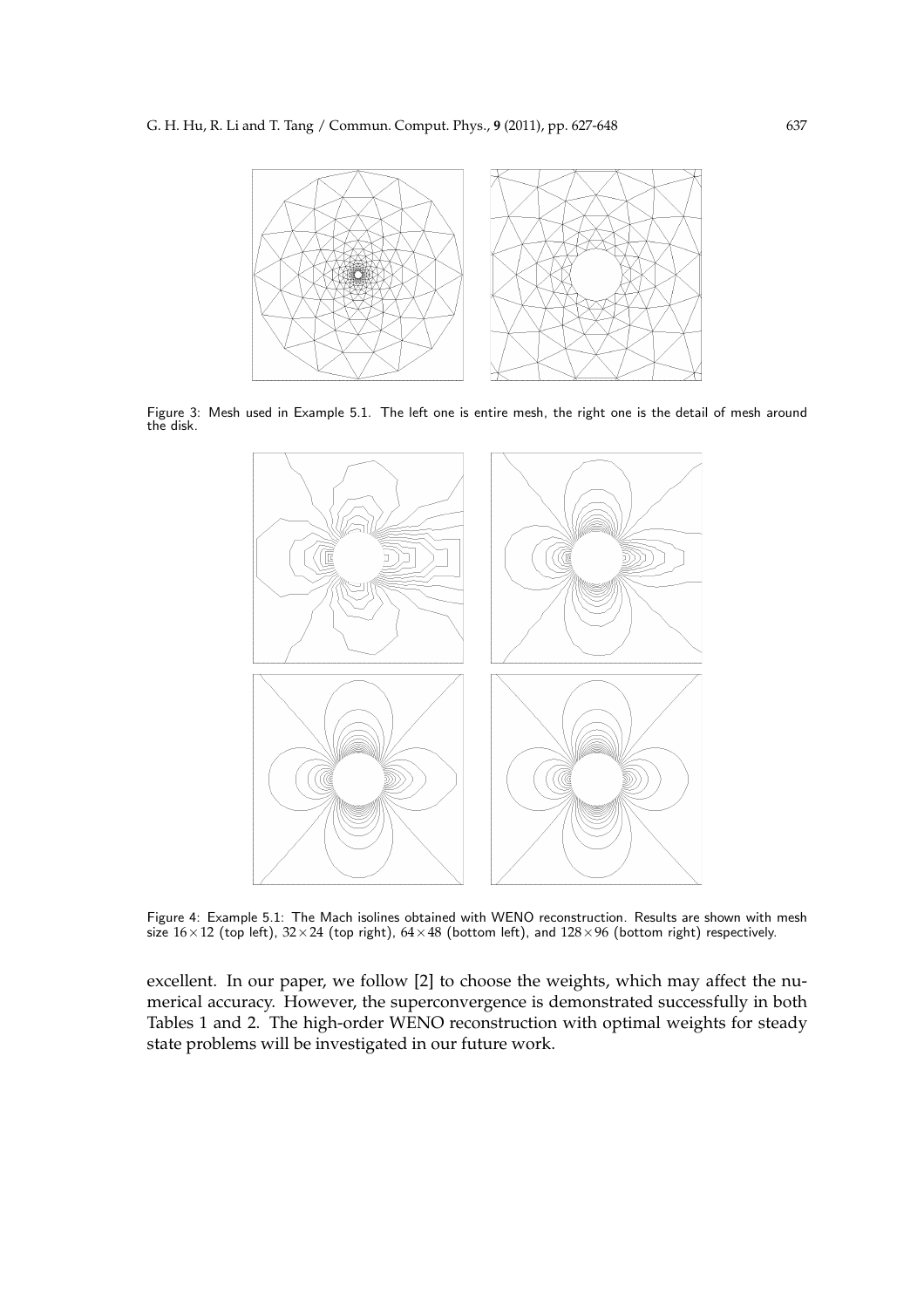Table 2: The L<sub>2</sub> entropy errors and convergence orders for the linear reconstruction with the WENO limiting strategy (WENO), without limiting procedure (N-Lim.), and with VL (VL). The errors are calculated in the whole domain, 0.5≤*r*≤20.

| Mesh           | Err.(WENO) | Order | $Err(N-Lim)$ | Order | Err(VL)    | Order |
|----------------|------------|-------|--------------|-------|------------|-------|
| $16 \times 12$ | 3.50e-01   |       | 1.61e-01     |       | 1.91e-01   |       |
| $32 \times 24$ | 8.47e-02   | 2.0   | 2.53e-02     | 2.7   | $4.82e-02$ | 2.0   |
| $64\times48$   | 1.40e-02   | 2.6   | 4.52e-03     | 2.5   | 1.25e-02   | 1.9   |
| $128\times96$  | 2.15e-03   | 2.7   | $7.92e-04$   | 2.5   | 3.62e-03   | 1.8   |

Note that in both the test in Section 3 which the results are shown in Table 1 and the test in this example, the convergence orders of the algorithm with WENO reconstruction are higher than that without limiting procedure. This can be explained that with WENO method, the stencil which is used to generate the approximate polynomial in each cell is wider than that without limiting strategy. So with the refinement of the mesh, the much more reasonable distribution of solutions is obtained with the WENO method.

**Example 5.2.** The problem is the two-dimensional steady-state, transonic flow around the NACA 0012 airfoil at Mach number  $M_{\infty} = 0.8$  and attack angle 1.25<sup>°</sup>.

In this simulation, two shocks exist around the airfoil. The strong shock is located at the upper boundary of the airfoil, and the weak one is located at the lower boundary. To study the numerical convergence of the algorithm, the experiment is implemented on three successively refined meshes. There are 2662 cells, 10648 cells and 42592 cells in three meshes respectively. The left of Fig. 5 shows the coarse meshes, and the meshes details around the airfoil are presented on the right.



Figure 5: Example 5.2: The mesh grids generated using EasyMesh around NACA 0012 airfoil, containing 2662 elements. (a): the mesh in the whole computational domain. (b): the mesh near the body of the airfoil.

Fig. 6 shows the results of the linear WENO reconstruction. The numerical convergence can be read easily from the figure. That is, with the mesh becomes denser, the shock also becomes sharper. Especially, with the coarse mesh (2662 cells), there is no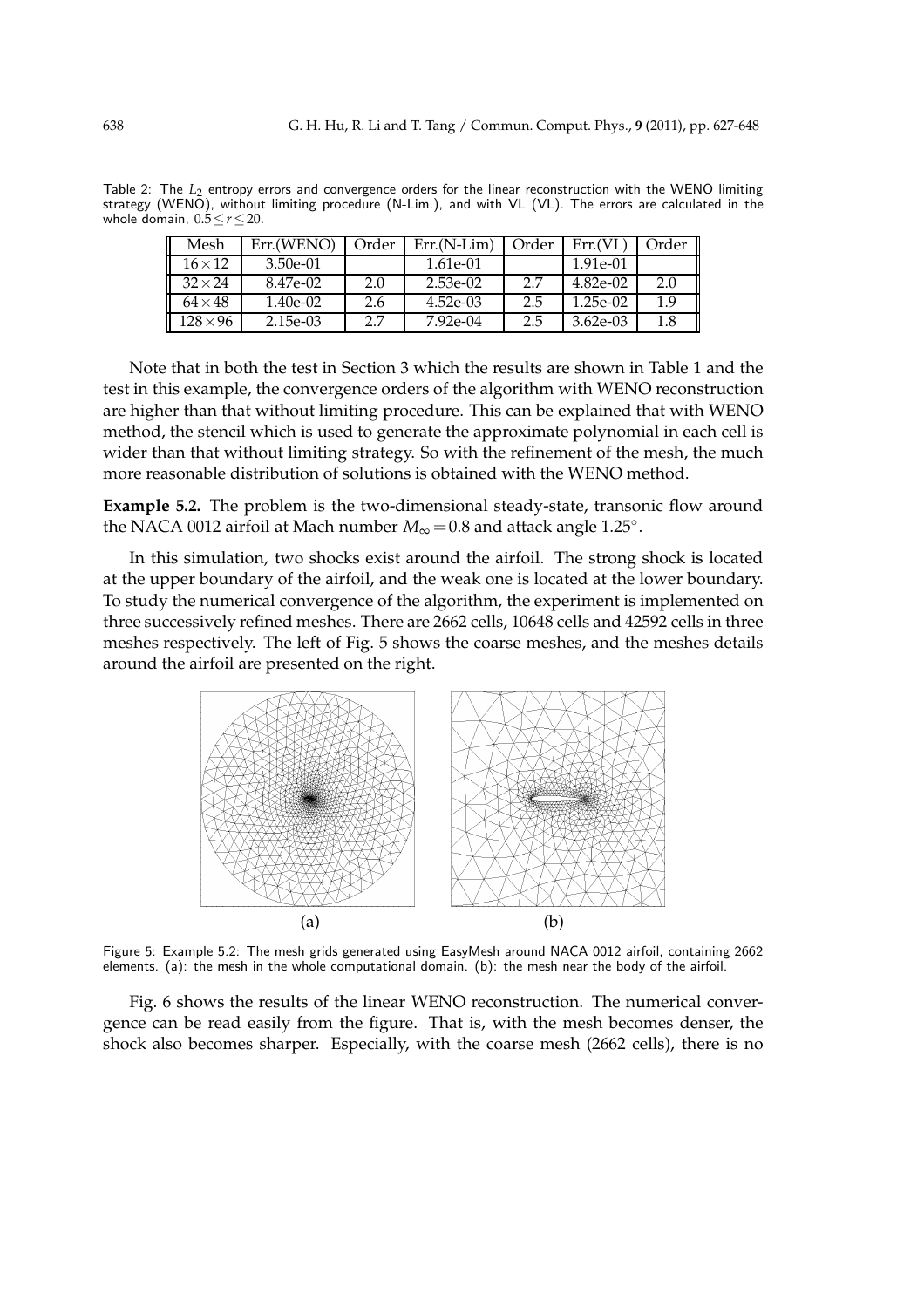

Figure 6: Example 5.2: The results are given by WENO reconstruction. Free stream configuration: Mach<br>number 0.8, attack angle 1.25°. There are 2662 cells (top), 10648 cells (middle) and 42592 cells (bottom). The left column: the mach isolines, and the right column: pressure distribution along the airfoil.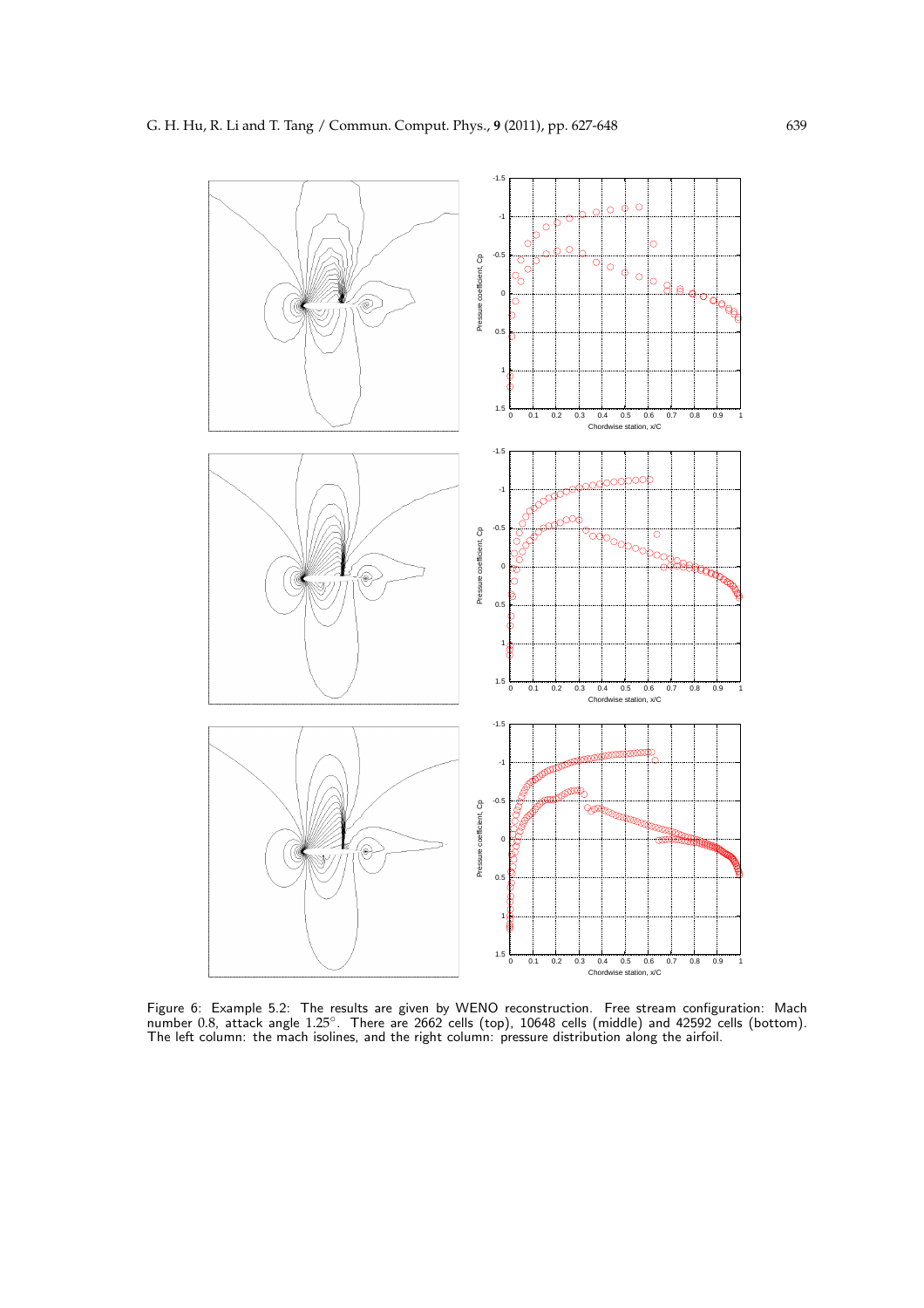

Figure 7: Example 5.2: The comparison between the Mach isolines obtained with the WENO reconstruction (right) and the reconstruction with the VL (left). There are 2662 cells (top), 10648 cells (middle), and 42592 cells (bottom) in the domain respectively.

shock along the lower boundary of the airfoil. The shock becomes evident when dense mesh is used.

Apart from keeping the numerical accuracy as shown in Example 5.1, the results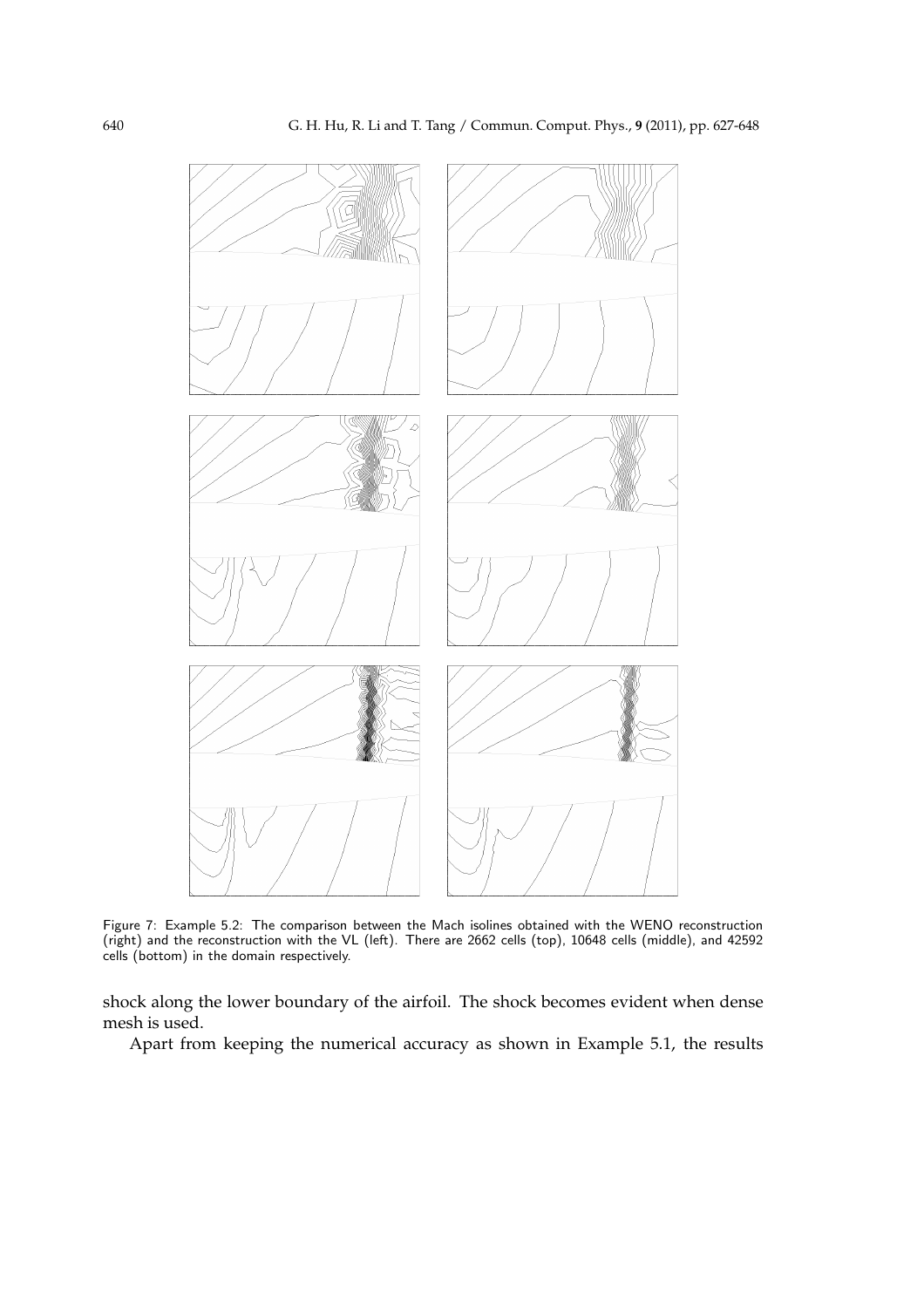

Figure 8: Example 5.2: The convergence histories of the algorithm implemented on three successively refined meshes.

shown in Fig. 6 demonstrate that the algorithm with the WENO reconstruction also works very well for the cases with shocks in the flow fields. The quality of numerical results around shock regions is improved dramatically. From the pressure distribution along the surface of the airfoil as shown in Fig. 6 (right), we can see that the numerical oscillations are removed completely. From Fig. 7, it is observed that by using the algorithm with the VL, the slight oscillations are still observed around shocks (see Fig. 7 (left)), while the information around shocks is much more ordered when WENO reconstruction is used (see Fig. 7 (right)).

Fig. 8 demonstrates the convergence histories of the algorithm implemented on three successively refined meshes. It is observed that the residual of the systems of all three simulations is reduced to the machine accuracy successfully, which means that our algorithm is not sensitive to the reconstruction stencil shift when the WENO method is used.

Examples 5.1 and 5.2 demonstrated the stability and accuracy of the algorithm. With the WENO reconstruction, the algorithm can persevere the theoretical convergence order, and at the same time generate the non-oscillatory shock profiles. The following examples will show the robustness of our algorithm.

#### **5.2 The robustness of the algorithm**

To demonstrate the robustness of our algorithm, several numerical experiments will be executed in this subsection, with different free-stream and geometrical configurations.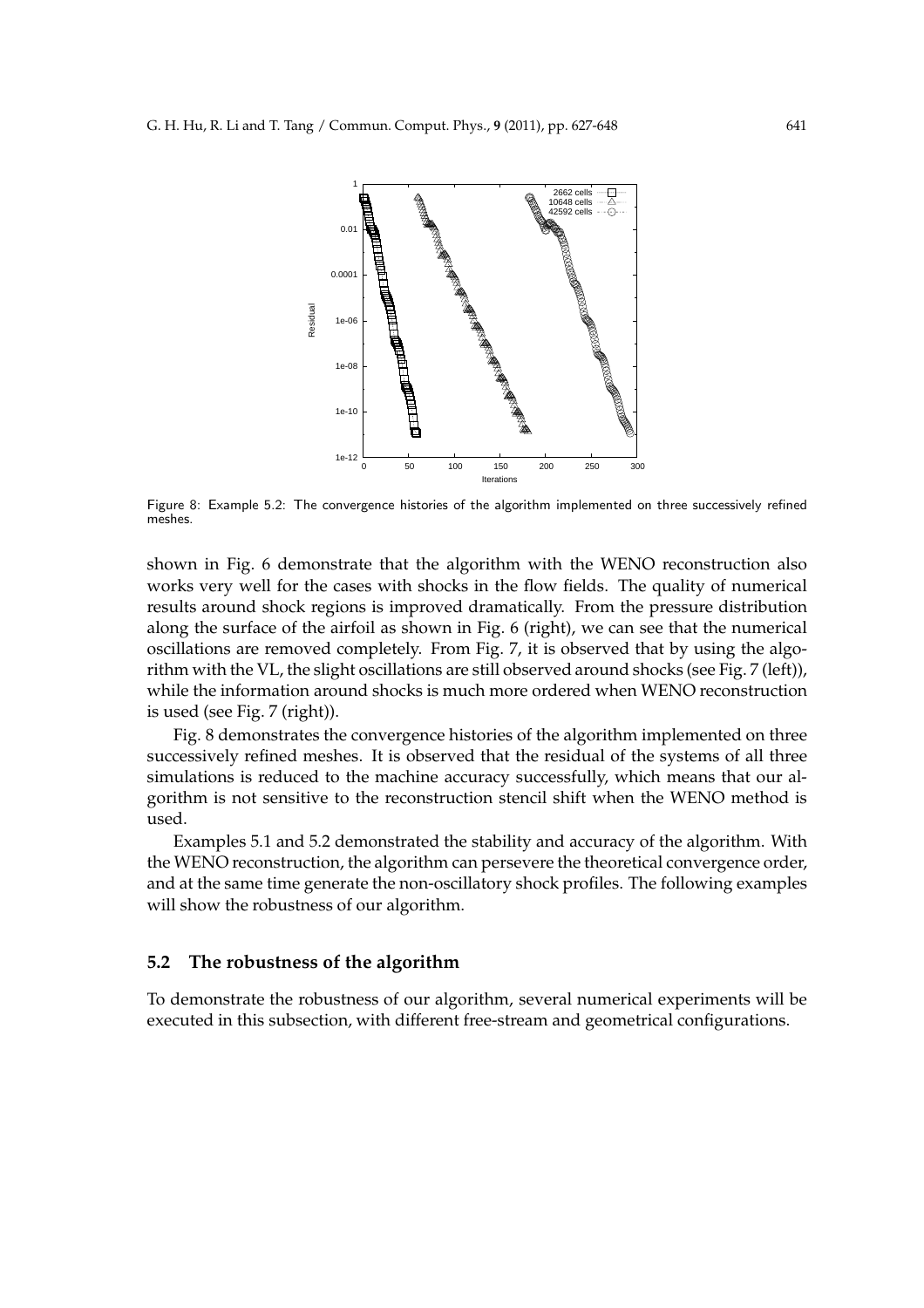

Figure 9: Example 5.3: Results of Mach isolines (top) and pressure distribution along the surface of the airfoil (bottom) obtained using the algorithm with the WENO reconstruction. Left: NACA 0012 airfoil with Mach number  $0.3$  and attack angle 3.0 $^{\circ}$ . Right: RAE 2822 airfoil with Mach number 0.75 and attack angle  $1.0^{\circ}$ 

**Example 5.3.** (a): The airfoil is NACA 0012, with free-stream configuration, Mach number 0.3, and attack angle 3.0°. The mesh contains 2662 cells. (b): The airfoil is RAE 2822, with free-stream configuration: Mach number 0.75, and attack angle 1.0°. The mesh contains 3444 cells.

**Example 5.4.** The airfoil is NACA 0012, and the meshes contain 2662 cells. The freestream configuration is (a): Mach number 0.85, and attack angle 1.0°, and (b): Mach number  $0.99$ , and attack angle  $0.0^\circ$ .

**Example 5.5.** (a): Two airfoils in the flow fields: NACA 0012 and RAE 2822. The freestream configuration: Mach number 0.75, and attack angle 1.0<sup>°</sup>. The mesh contains 7870 cells. (b): Two NACA 0012 airfoils in the flow fields. The free-stream configuration: Mach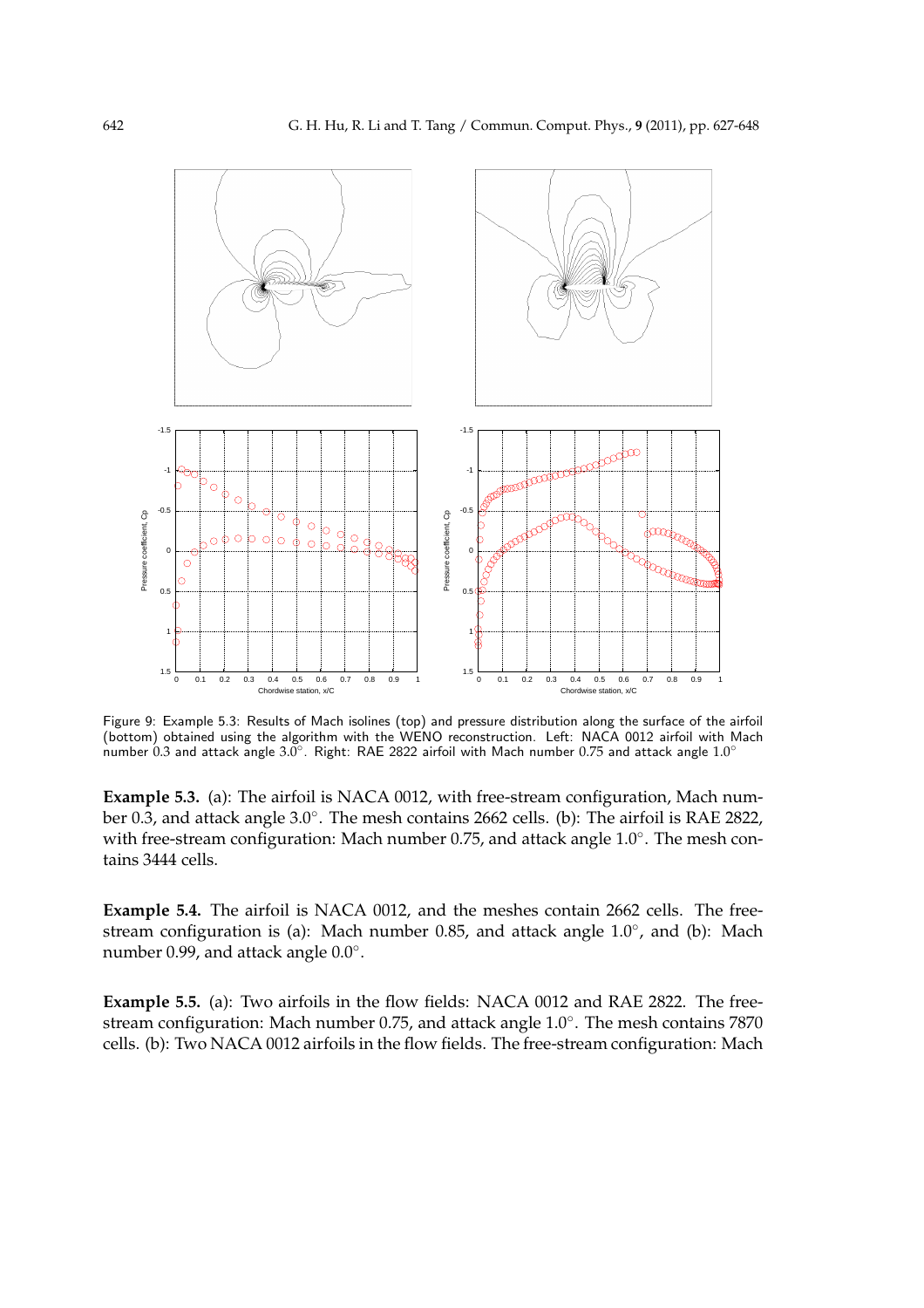

Figure 10: Example 5.4: Same as Fig. 9, except for the free-stream configurations: NACA 0012 airfoil with Mach number  $0.85$  and attack angle  $1.0^{\circ}$  (left), and Mach number  $0.99$  and attack angle  $0.0^{\circ}$  (right).

number 0.85, and attack angle 1.0°. The mesh contains 2662 cells. The mesh contains 4360 cells.

The results of Examples 5.3-5.5 are shown in Figs. 9-11 respectively. The following observations can be made from these results: (i) The algorithm with the WENO reconstruction can handle problems with a large range of free-stream configurations, e.g., from subsonic case with Mach number 0.3 or even lower to transonic case with Mach number 0.99, and different attack angles. For the cases with multi-airfoil in the flow fields, it also works very well. Furthermore, for all numerical experiments, it is no need to adjust the parameters in (4.3), (4.2), (3.4). (ii) From the pressure distribution along the surface of the airfoils, we can see that our algorithm can remove the non-physical oscillations completely, which is a significant improvement compared with that given in [17] where the VL is used. (iii) All simulations can achieve the steady state successfully. More precisely,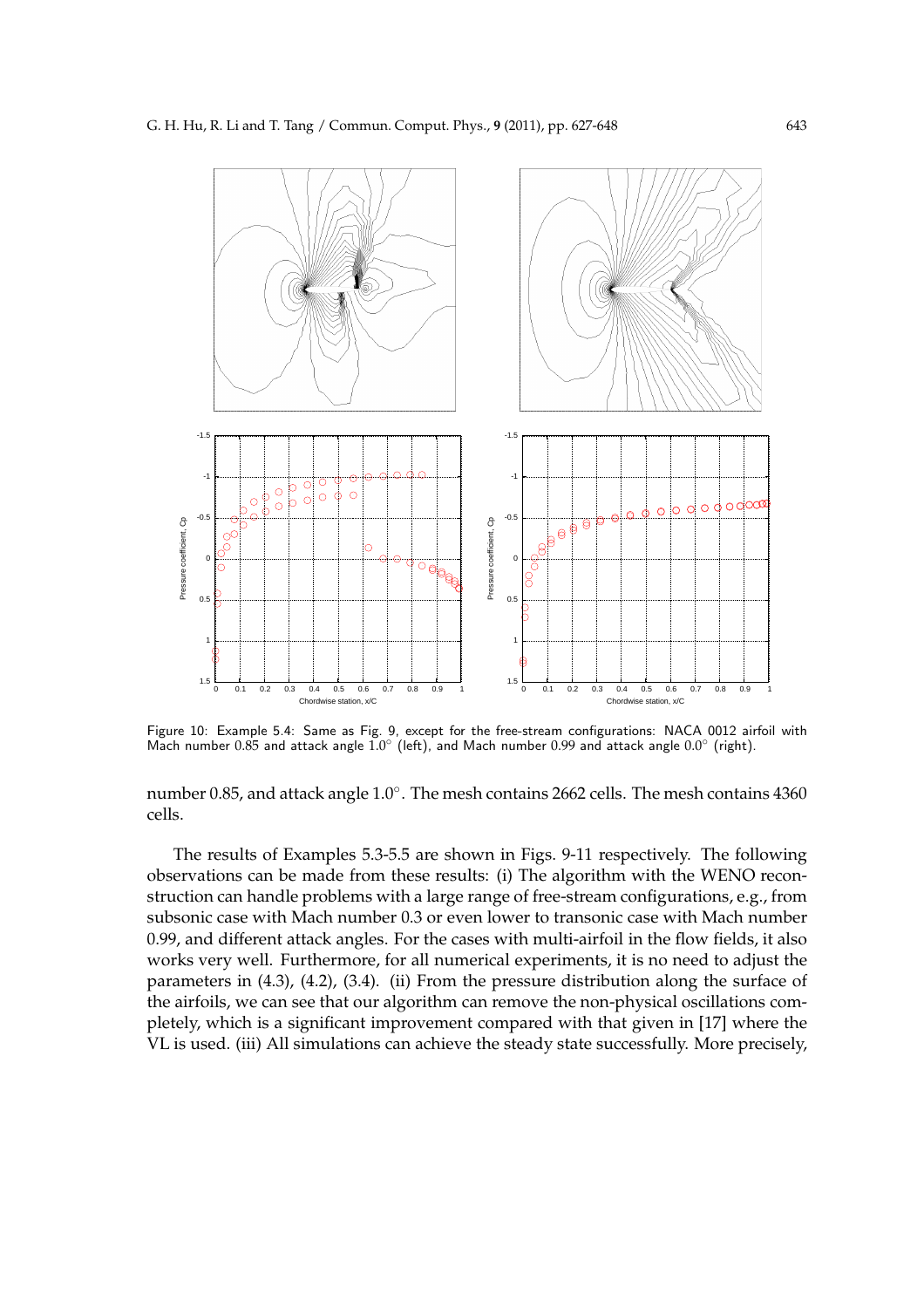

Figure 11: Example 5.5: Same as Fig. 9, except for the free-stream configurations: one NACA 0012 airfoil and one RAE 2822 airfoil in the flow fields with Mach number 0.75 and attack angle 1.0◦ (left), and two NACA 0012 airfoils in the flow fields with Mach number 0.99 and attack angle  $0.0^\circ$  (right).

for every simulation, the residual of the systems is reduced to the machine accuracy with a few iterations.

### **5.3 Remarks on the efficiency of the algorithm**

Examples 5.1-5.5 show the convergence and the robustness of the our proposed algorithm, with the significant improvement of the quality of the numerical results with the help of the WENO reconstruction. However, since the WENO method is used, the implementation efficiency in the reconstruction step is much degraded. When the VL is used, just one  $2\times 2$  system needs to be solved for each cell in the Newton-iteration, while it is four when the WENO method is used. Consequently, there is a large increment of the CPU time when the WENO reconstruction is used. However, it should be pointed out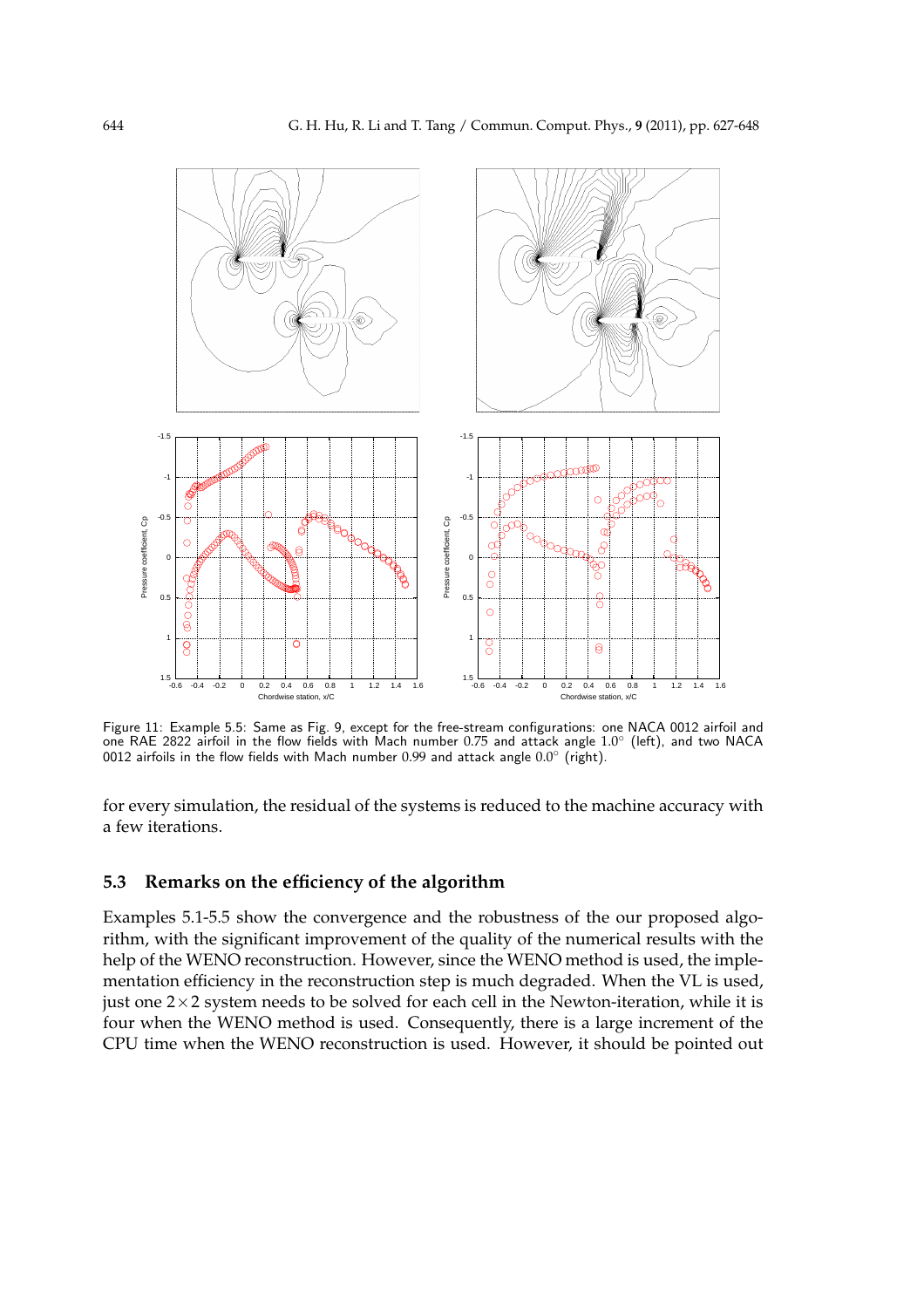

Figure 12: Convergence history (left) and CPU seconds (right) of the algorithm in Example 5.3 (b) (top) and Example 5.4 (a) (bottom).

that the change of the overall CPU time is not significant, mainly because the WENO reconstruction improves the convergence of the Newton-iteration method. For instance, in Example 5.3 (b), the convergence history of the algorithm is shown in Fig. 12 (top). From the result we can see that around 70 iterations can make the residual convergent to machine accuracy, while for the same example, around 250 iterations are needed in [17]. That is, the algorithm with the WENO reconstruction can save about 70% iterations as compared with that use the Venkatakrishnan limiter. The other comparison is given by Fig. 12 (bottom) where the convergence history for Example 5.4 (a) is shown. In [17], almost 90 iterations and around 25 CPU seconds are needed to make the residual convergent to the machine accuracy, while the iterations becomes 60 when the WENO reconstruction is used, and CPU seconds is around 30. In other word, around 30% iterations are saved for Example 5.4 (a) with the WENO reconstruction. The speed up for the Newton-iteration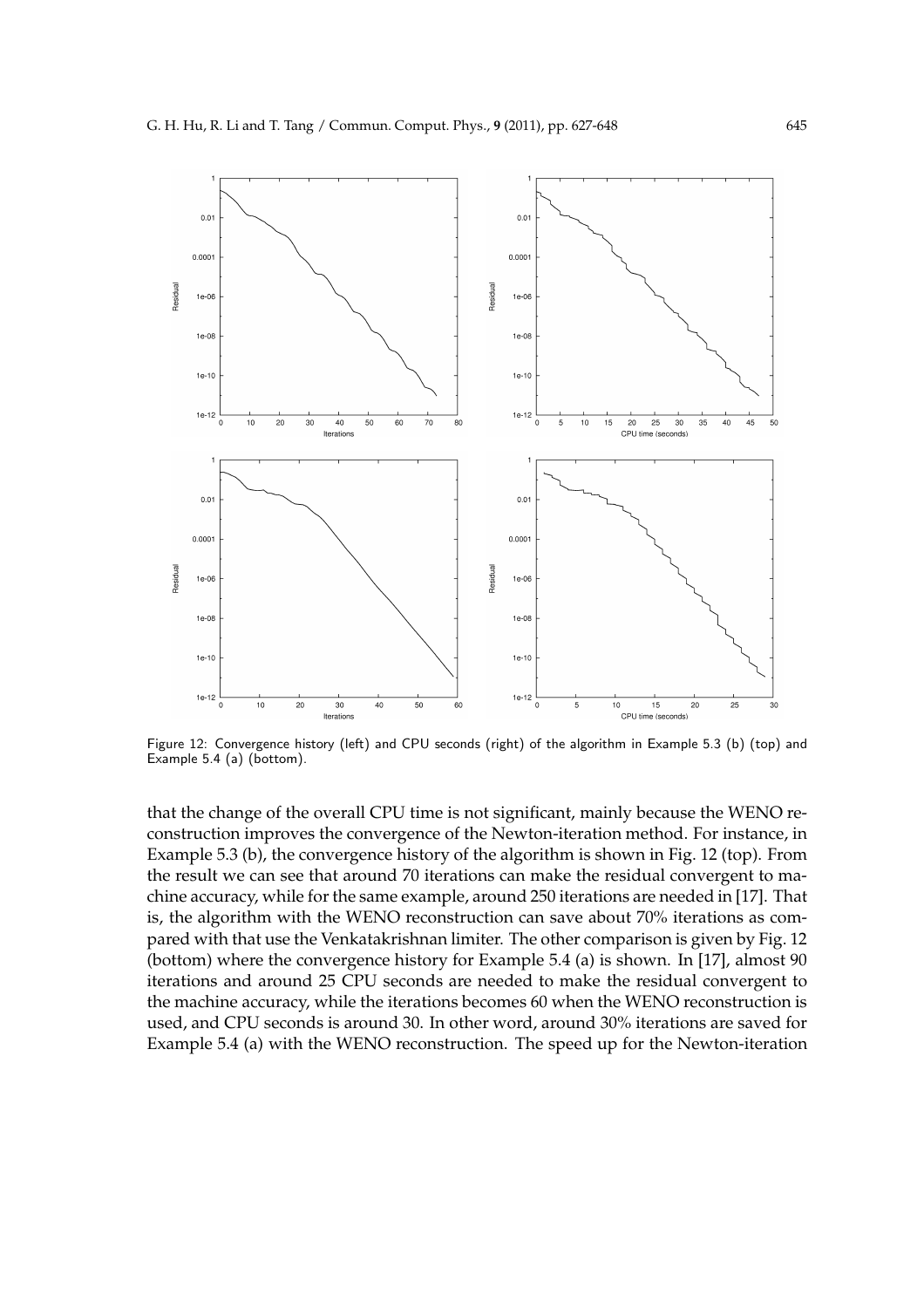method is also observed for all other simulations in Examples 5.2-5.5. With the improvement of Newton-iteration method when WENO reconstruction is used, the increment of CPU time is not significant.

To enhance the efficiency of the algorithm with the WENO reconstruction, we also used the idea that the WENO method is implemented only in the "trouble cells", say, in the cells which the discontinuities are detected. With this strategy, quite a lot of CPU time is saved during the reconstruction step. However, the quality of numerical results is degraded, and the convergence to the steady state may not be achieved if there exist strong shocks in the flow fields.

## **6 Conclusions**

In this work, we mainly improved the algorithm proposed in [17] by using the WENO reconstruction. The algorithm uses the Newton-iteration and multigrid method to solve the linearized Jacobian matrix. The block LU-SGS iteration is adopted as the smoother of the multigrid algorithm. The WENO reconstruction is used to generate the approximate polynomial in each cell. The local Jacobian matrix of the numerical fluxes are computed using the numerical differentiation, which can simplify the implementation significantly. With the WENO reconstruction, the quality of numerical results is improved dramatically. The numerical accuracy is presented in the smooth regions, and the non-physical oscillations are removed effectively at the same time. The numerical simulations also demonstrate the robustness of the proposed algorithm.

It is not straightforward to extend the algorithm to higher order WENO reconstruction. In fact, the WENO reconstruction affects the differentiability of the numerical schemes, and it may also affect the convergence of the solution to the steady state. From results given in this paper, we can see that the residual of each simulation is reduced to the machine accuracy. But this is not the case if the high-order WENO reconstruction is used. In [13], Hu et al. presented a high order solver for the steady Euler equations where the quadratic reconstruction is employed, and the hierarchical WENO reconstruction technique is used to limit the approximate polynomial in each cell. With the help of the hierarchical reconstruction method, the convergence to the steady state of the numerical scheme is improved. However, the quality of the numerical results is affected by the hierarchical reconstruction. This issue will be investigated in our future projects.

# **Acknowledgments**

The research of Hu is supported by a studentship from Hong Kong Baptist University. The research of Li was supported in part by the National Basic Research Program of China under the grant 2005CB321701 and the National Science Foundation of China under the grant 10731060. The research of Tang was supported in part by Hong Kong Research Grants Council and the FRG grants of Hong Kong Baptist University.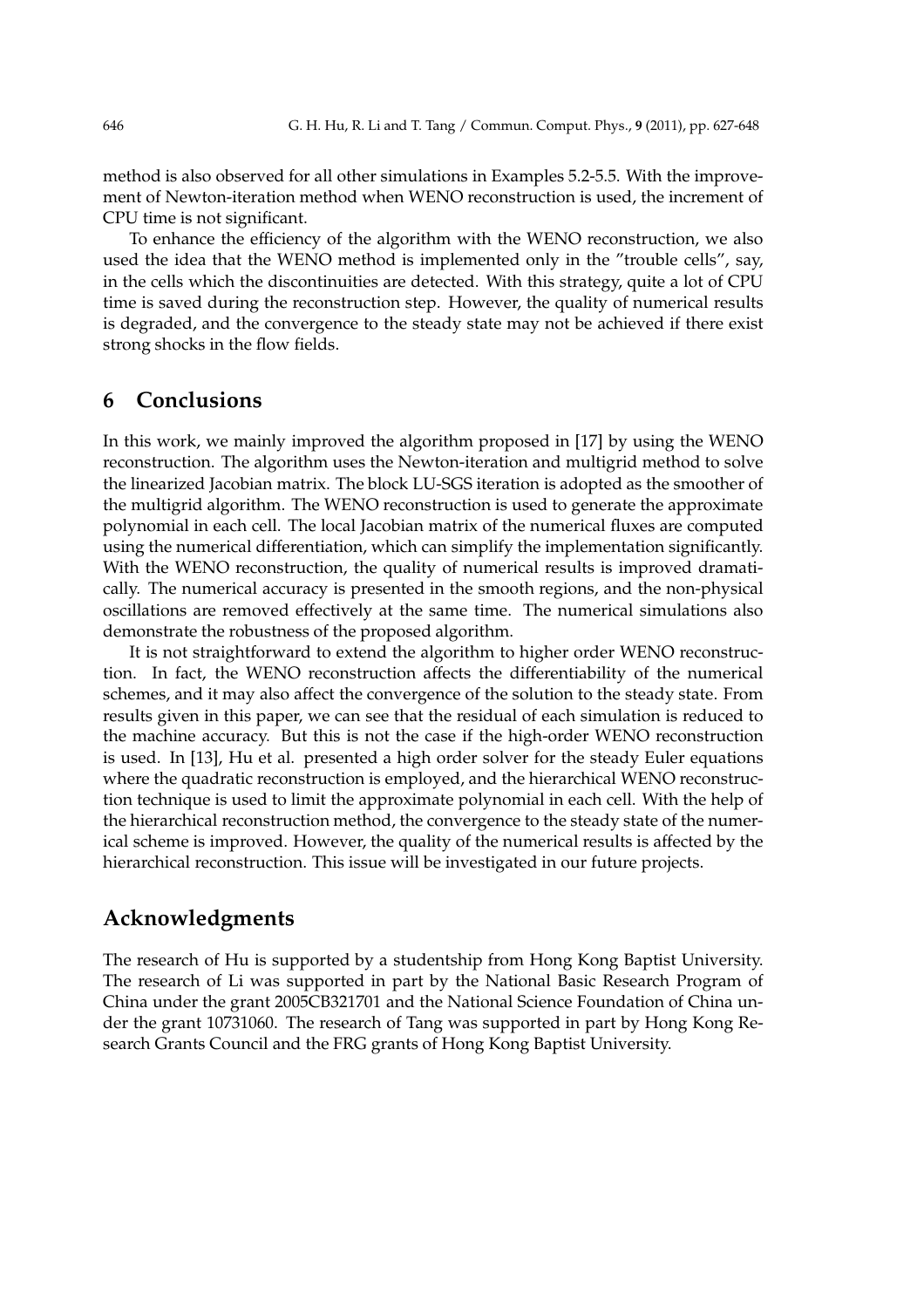#### **References**

- [1] T. J. Barth, Recent developments in high order *k*-exact reconstruction on unstructured meshes, AIAA Paper, 93 (993), 0668.
- [2] T. J. Barth and H. Deconinck, High-Order methods for Computational Physics, Springer, 1999.
- [3] T. J. Barth and D. C. Jespersen, The design and application of upwind schemes on unstructured meshes, AIAA Paper, 89 (1989), 0366.
- [4] F. Bassi and S. Rebay, High-order accurate discontinuous finite element solution of the 2D Euler equations, J. Comput. Phys., 138 (1997), 251–285.
- [5] P. Batten, M. A. Leschziner and U. C. Goldberg, Average-state Jacobians and implicit methods for compressible viscous and turbulent flows, J. Comput. Phys., 137 (1997), 38–78.
- [6] J. Blazek, Computational Fluid Dynamics: Principles and Applications, Elsevier Science Publication, 2005.
- [7] R. F. Chen and Z. J. Wang, Fast block lower-upper symmetric Gauss-Seidel scheme for arbitrary grid, AIAA J., 38(12) (2000), 2238–2245.
- [8] A. Harten, High resolution schemes for hyperbolic conservation laws, J. Comput. Phys., 49 (1983), 357–393.
- [9] A. Harten, On a class of high resolution total variation stable finite difference schemes, SIAM J. Numer. Anal., 21 (1984), 1–23.
- [10] A. Harten, B. Engquist, S. Osher and S. Chakravarthy, Uniformly high order essentially nonoscillatory schemes, III, J. Comput. Phys., 71 (1987), 231–303.
- [11] A. Harten, B. Engquist, S. Osher and R. Chakravathy, Some results on uniformly high order accurate essentially non-oscillatory schemes, Appl. Numer. Math., 2 (1986), 347–377.
- [12] C. Q. Hu and C. W. Shu, Weighted essentially non-oscillatory schemes on triangular meshes, J. Comput. Phys., 150 (1999), 97–127.
- [13] G. H. Hu, R. Li and T. Tang, A robust high-order residual distribution type scheme for steady Euler equations on unstructured grids, J. Comput. Phys., 229 (2010), 1681–1697.
- [14] G. Jiang and C. W. Shu, Efficient implementation of weighted ENO, J. Comput. Phys., 126 (1996), 202–228.
- [15] R. J. Leveque, Finite Volume Methods for Hyperbolic Problems, Cambridge University Press, 2002.
- [16] R. Li and W. B. Liu, http://circus.math.pku.edu.cn/AFEPack.
- [17] R. Li, X. Wang and W. B. Zhao, A multigrid block lower-upper symmetric Gauss-Seidel algorithm for steady Euler equation on unstructured grids, Numer. Math. Theor. Meth. Appl., 1 (2008), 92–112.
- [18] X. D. Liu and S. Osher, Convex ENO high order multi-dimensional schemes without field by field decomposition or staggered grids, J. Comput. Phys., 142 (1998), 304–338.
- [19] Y. J. Liu, C. W. Shu, E. Tadmor and M. P. Zhang, Central discontinuous Galerkin methods on overlapping cells with a non-oscillatory hierarchical reconstruction, SIAM J. Numer. Anal., 45 (2007), 2442–2467.
- [20] Y. J. Liu, C. W. Shu, E. Tadmor and M. P. Zhang, Non-oscillatory hierarchical reconstruction for central and finite volume schemes, Commun. Comput. Phys., 2(5) (2007), 933–963.
- [21] H. Luo, J. D. Baum and R. Lohner, A Hermite WENO-based limiter for discontinuous Galerkin method on unstructured grids, J. Comput. Phys., 225 (2007), 686–713.
- [22] H. Luo, J. D. Baum and R. Lohner, A discontinuous Galerkin method based on a Taylor basis for the compressible flows on arbitrary grids, J. Comput. Phys., 227 (2008), 8875–8893.